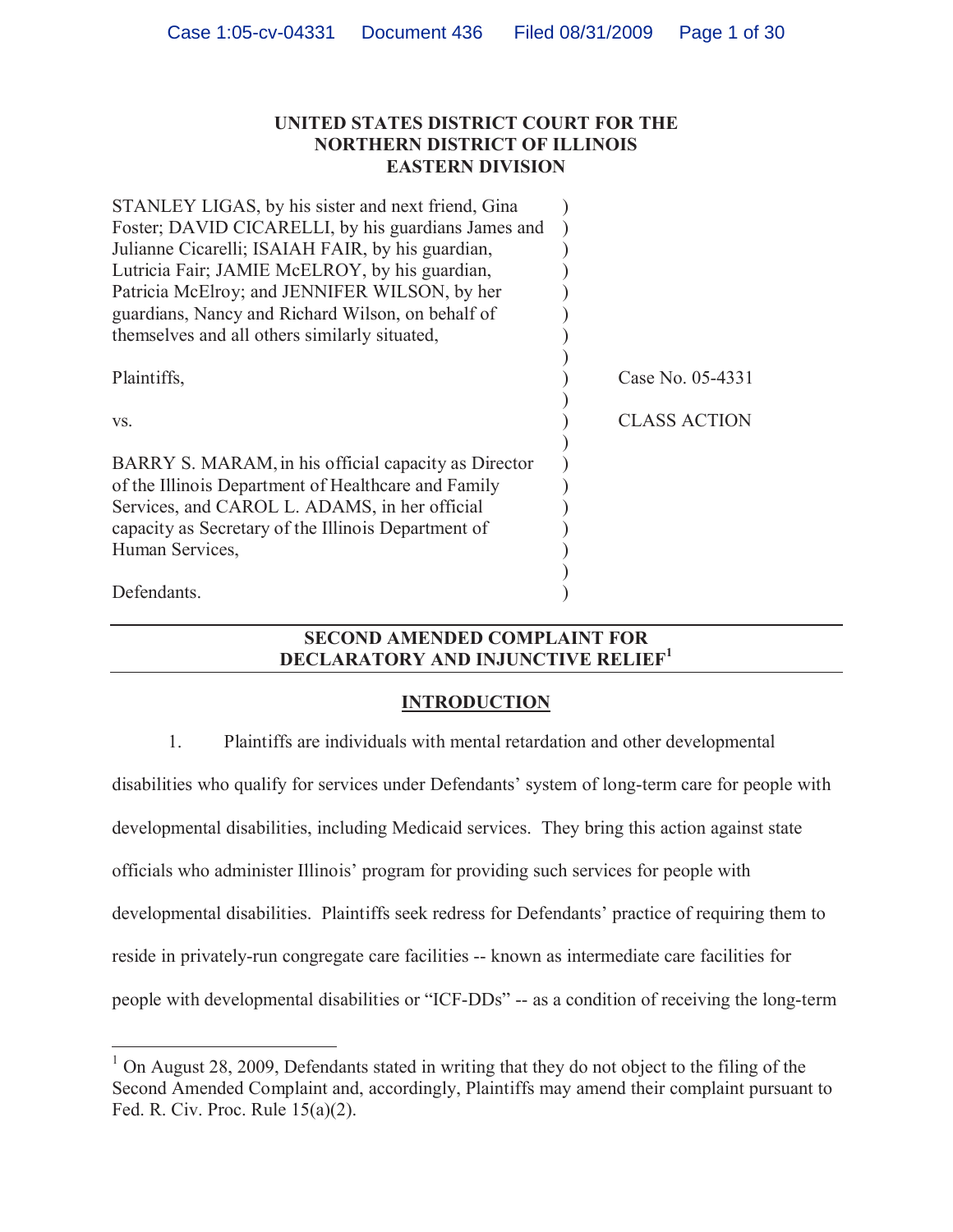care services they need and for which they qualify, contrary to their expressed preferences to reside in more integrated community settings (including their own home, their family home, or a community or other small residential arrangement providing necessary care and services), and in violation of Title II of the Americans with Disabilities Act, 42 U.S.C. § 12132 ("Title II"); Section 504 of the Rehabilitation Act, 29 U.S.C. § 794(a) ("Section 504"); Title XIX of the Social Security Act, 42 U.S.C. §§ 1396-1396v ("Title XIX") and 42 U.S.C. § 1983. Plaintiffs bring this action on their own behalf and on behalf of others similarly situated.

2. Like all human beings, Plaintiffs need "family relations, social contacts, work options, economic independence, educational advancement and cultural enrichment." *Olmstead v. L.C.*, 527 U.S. 581, 600 (1999). For many individuals with developmental disabilities - including the named Plaintiffs and Class members -- these needs can best be met in settings that integrate these individuals into the community and enable them to interact with nondisabled persons to the fullest extent possible.

3. Defendants administer and regulate a system for serving people with developmental disabilities that relies heavily on large public and private institutions, including private ICF-DDs. This system defies the national trend of serving people with developmental disabilities in less restrictive, community settings. Illinois ranks 51<sup>st</sup> among all states and the District of Columbia in its placement of people with developmental disabilities in small Community Settings.

4. Further, Defendants do not have a comprehensive, effectively working plan for moving persons into the community who are, or who are at risk of being, unnecessarily institutionalized against their will. Defendants maintain no waiting list for community services; Defendants advise those people who seek community services that they can only obtain them in

- 2 -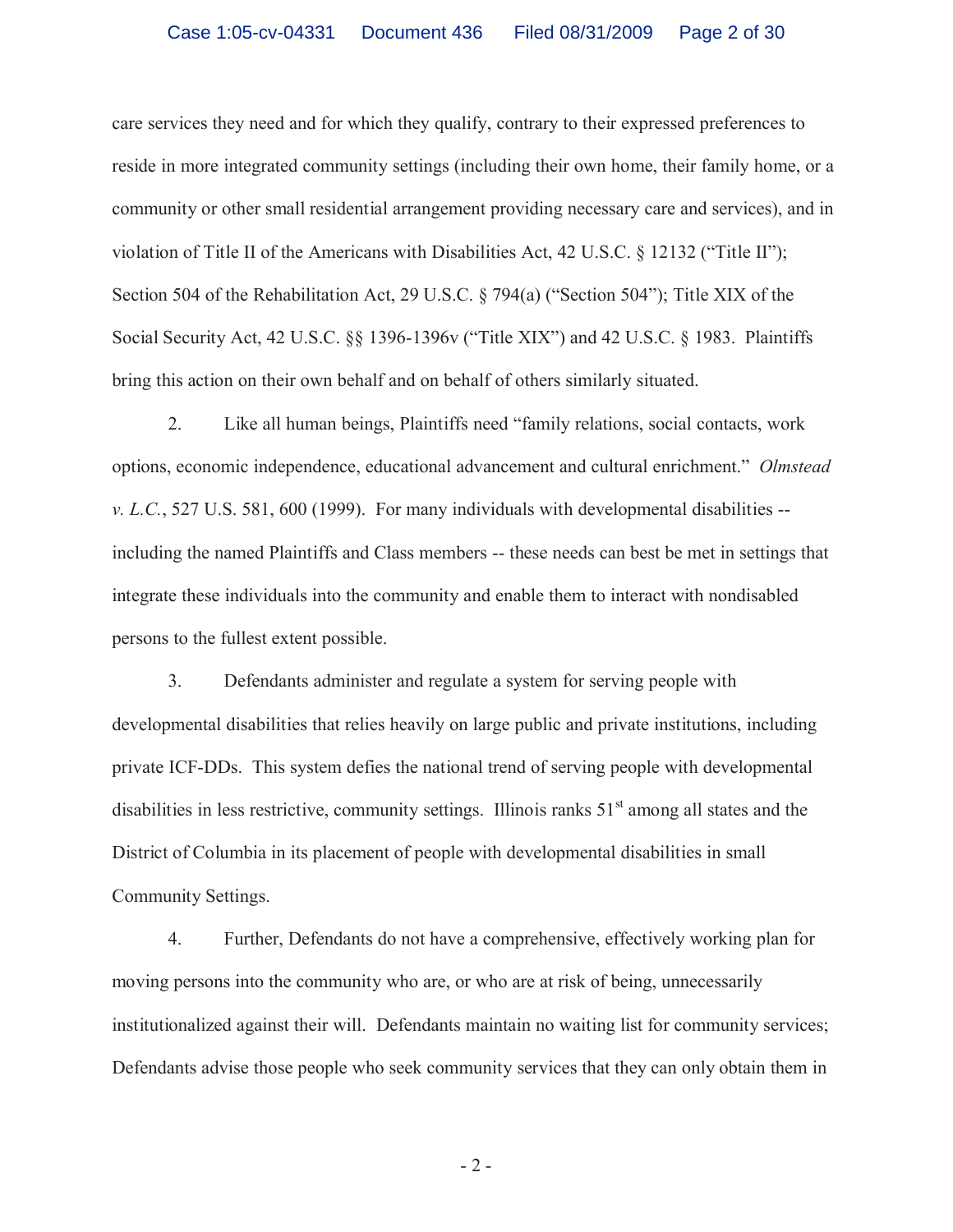an "emergency" situation (which is not defined in any pertinent law or regulation); and Defendants otherwise act arbitrarily in administering developmental disability services.

5. By effectively requiring the unjustified institutionalization of Plaintiffs as a condition of receiving placement in community settings, Defendants have caused Plaintiffs to experience unnecessary segregation. This segregation "perpetuates unwarranted assumptions" that Plaintiffs "are incapable or unworthy of participating in community life." *Olmstead*, 527 U.S. at 600.

6. The "integration mandates" of Title II and Section 504 (implemented by 28 C.F.R. § 35.130(d) and 28 C.F.R. § 41.51(d)) require that state government services, programs and activities be provided in the most integrated setting appropriate to the needs of the person with a disability. The Supreme Court of the United States affirmed these mandates in *Olmstead*, finding that "unjustified institutional isolation of persons with disabilities is a form of discrimination." 527 U.S. at 600. Defendants have defied this mandate by failing to develop a comprehensive, effectively working plan to offer developmentally disabled individuals services in the most integrated setting appropriate to their needs.

7. In addition, Defendants' actions violate Title XIX's requirements that Defendants: (1) offer persons with developmental disabilities who are Medicaid-eligible a choice between institutional and community services, and inform them of "feasible alternatives" under the Home and Community Based Services Waiver, which funds some community services in Illinois, see 42 U.S.C. § 1396n(c)(2)(C); (2) ensure that community services are provided with "reasonable promptness," 42 U.S.C. § 1396a(a)(8); and (3) ensure that ICF-DDs are not unnecessarily utilized, through the use of effective assessments to determine whether persons desirous of

- 3 -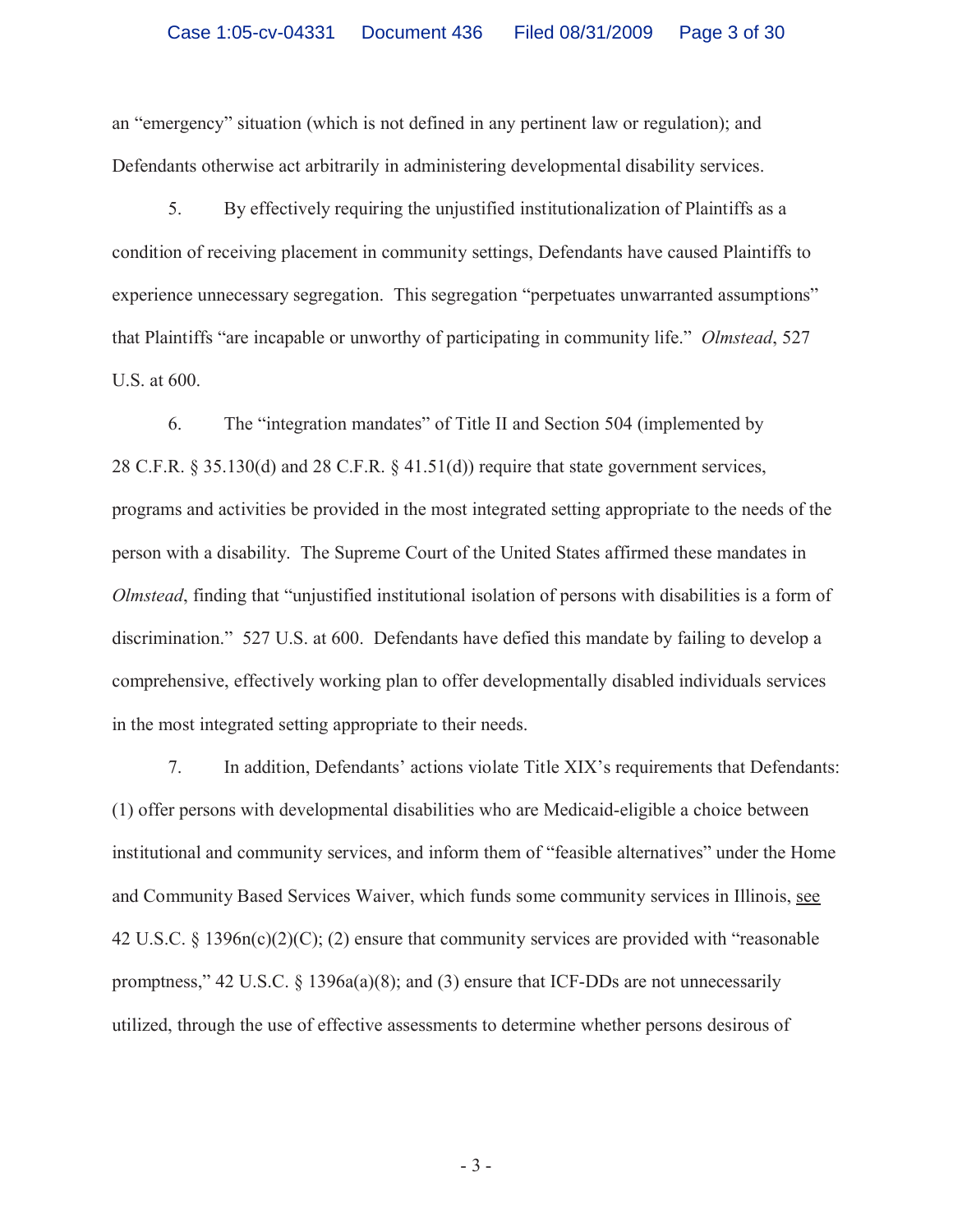community settings could be served in such settings. *See* 42 U.S.C. §§ 1396a(a)(30)(A) & (B); 42 C.F.R. §§ 456.370-371.

8. Plaintiffs seek to enforce their legal rights to receive services in community settings.

## **JURISDICTION AND VENUE**

9. This is an action for declaratory and injunctive relief to enforce the rights of the Plaintiffs and the class they seek to represent under the Americans with Disabilities Act, 42 U.S.C. § 12132, Section 504 of the Rehabilitation Act, 29 U.S.C. § 794(a), Title XIX of the Social Security Act, 42 U.S.C. §§ 1396, 1396a-1396v, and 42 U.S.C. § 1983.

10. Jurisdiction is proper pursuant to 28 U.S.C. § 1331 and 28 U.S.C. § 1343. Venue is proper in the Northern District of Illinois pursuant to 28 U.S.C. § 1391(b).

11. Declaratory relief is authorized by 28 U.S.C. § 2201 and Rule 57 of the Federal Rules of Civil Procedure. Injunctive relief is authorized by 28 U.S.C. § 2202 and Rule 65 of the Federal Rules of Civil Procedure.

## **THE PARTIES**

### **Defendants**

12. Defendants are sued in their official capacities. They are: the Director of the Illinois Department of Healthcare and Family Services, Barry S. Maram, or his duly appointed successor, and the Secretary of the Illinois Department of Human Services, Carol L. Adams, or her duly appointed successor.

13. Barry S. Maram is the Director of the Illinois Department of Healthcare and Family Services ("DHFS"), which is the single state Medicaid agency for Illinois, responsible for the oversight and administration of the Medicaid program under Title XIX of the Social Security Act, including programs for persons with developmental disabilities. *See* 42 U.S.C.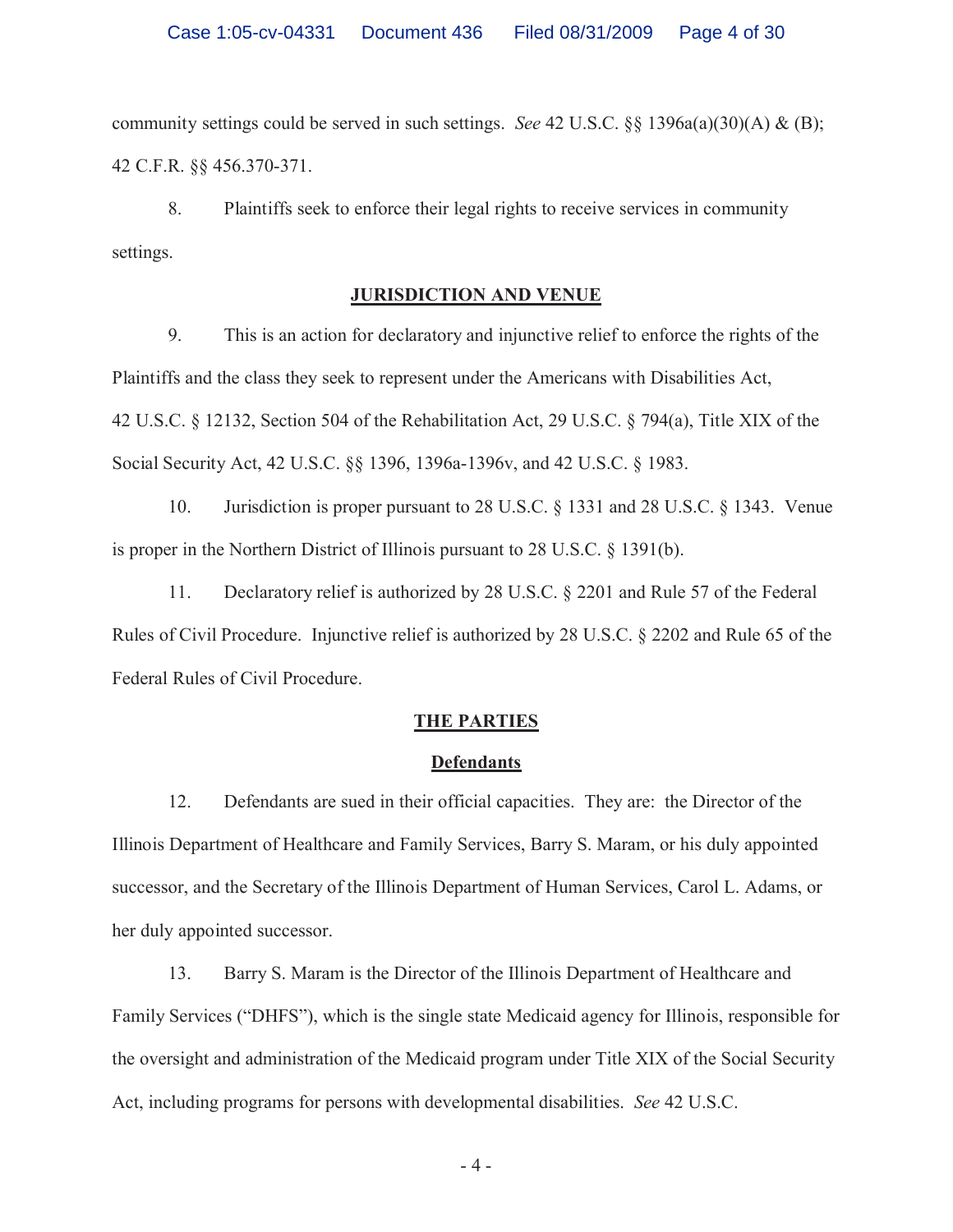§ 1396a(a)(5). In this capacity, Mr. Maram administers and funds services provided under the Medicaid Home and Community-Based Services Waiver Program for Adults with Developmental Disabilities pursuant to 42 C.F.R. § 430.25(c)(2). Mr. Maram is responsible for ensuring that the Waiver Program as administered in the State of Illinois complies with federal law.

14. Carol L. Adams is the Secretary of the Illinois Department of Human Services ("DHS"), which, through its Division of Developmental Disabilities ("DDD"), is responsible for providing comprehensive services to people with developmental disabilities in Illinois, to help them achieve self-sufficiency, independence and health to the maximum extent possible. DHS and DDD oversee Illinois' private ICF-DDs, Community Integrated Living Arrangements ("CILAs"), and in conjunction with DHFS, approve Medicaid payments for individuals with developmental disabilities. Ms. Adams is also responsible for administering the State of Illinois' preadmission screening ("PAS") process, through which the State determines whether a person with developmental disabilities is eligible for institutional or community services. DHS performs these screenings through local PAS agencies. There are 17 such agencies in the State, staffed by qualified mental retardation professionals. Ms. Adams is also responsible for ensuring compliance with state and federal laws that govern the provision of services to people with developmental disabilities, including the ADA and Section 504.

### **The Named Plaintiffs**

### **Stanley Ligas**

15. Stanley Ligas is diagnosed with Down Syndrome, a developmental disability under 42 C.F.R. § 1009 and 405 ILCS § 5/1-106. He is eligible for Medicaid services.

16. Since 1994, Mr. Ligas has been a resident at Sheltered Village, a 96-bed ICF-DD in Woodstock, Illinois.

- 5 -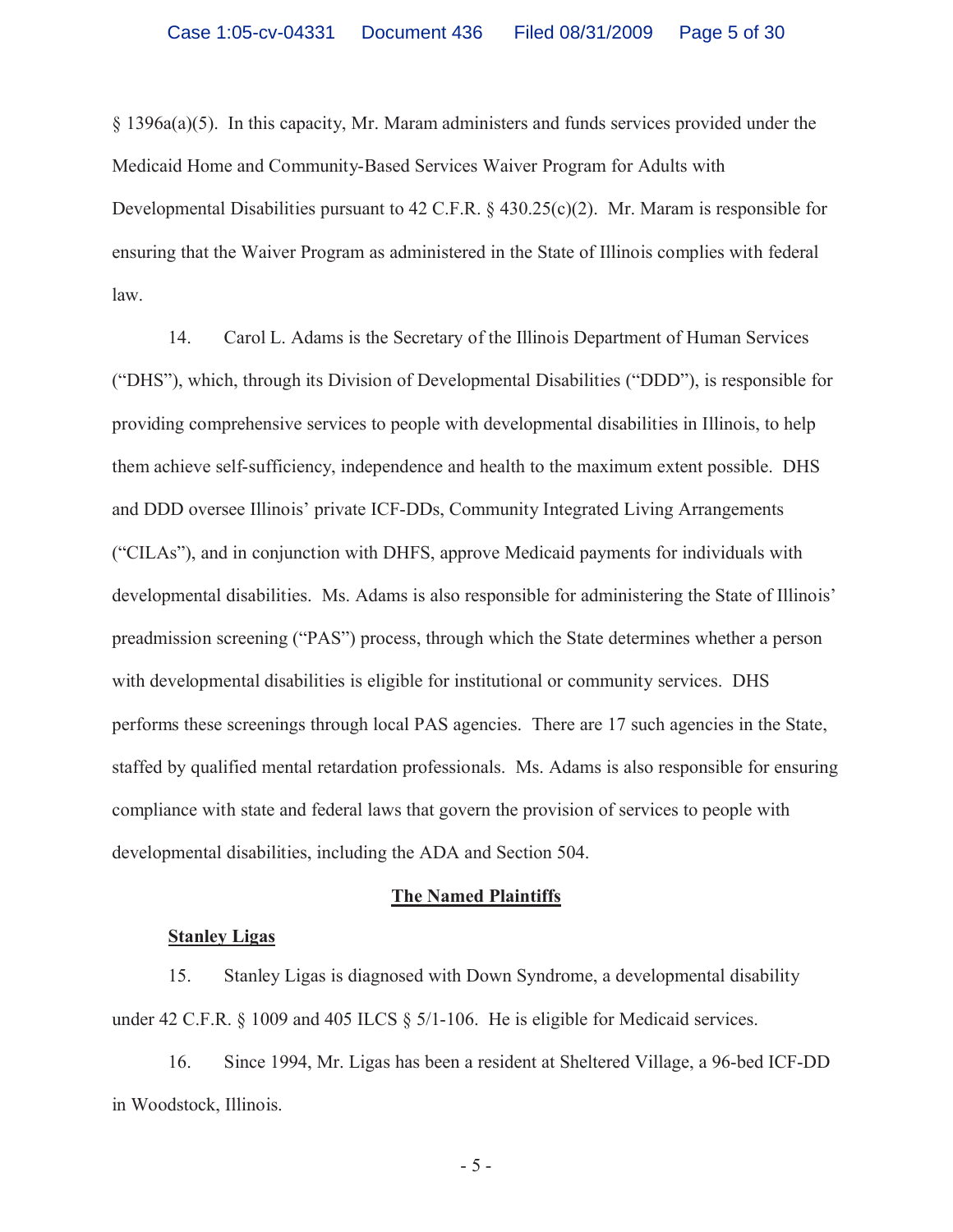17. Mr. Ligas is able to make decisions on his own behalf, with support from his siblings.

18. Mr. Ligas has repeatedly expressed a strong desire to reside in a community setting located in close proximity to one of his siblings.

19. Mr. Ligas' Interdisciplinary Team at Sheltered Village identified his readiness to move to a community setting at his annual service plan meeting in 2004.

20. Sheltered Village informed Mr. Ligas' state-appointed PAS agency that Mr. Ligas could handle and benefit from placement in a community setting. Despite this recommendation, Mr. Ligas remains at Sheltered Village.

21. A community setting is the most integrated setting appropriate to Mr. Ligas' needs.

22. Stanley Ligas is eligible for and would benefit from residing in a community setting.

23. In 2004, Illinois refused to provide Stanley Ligas with placement in a community setting.

24. Illinois has not given Stanley Ligas any indication of whether or when he could expect to receive placement in a community setting.

25. Stanley Ligas continues to be unnecessarily institutionalized at Sheltered Village, a setting that is not the most integrated setting appropriate to his needs.

26. Illinois has denied Stanley Ligas access to placement in a community setting and requires that he continue to be confined in a segregated institution in order to receive placement and services.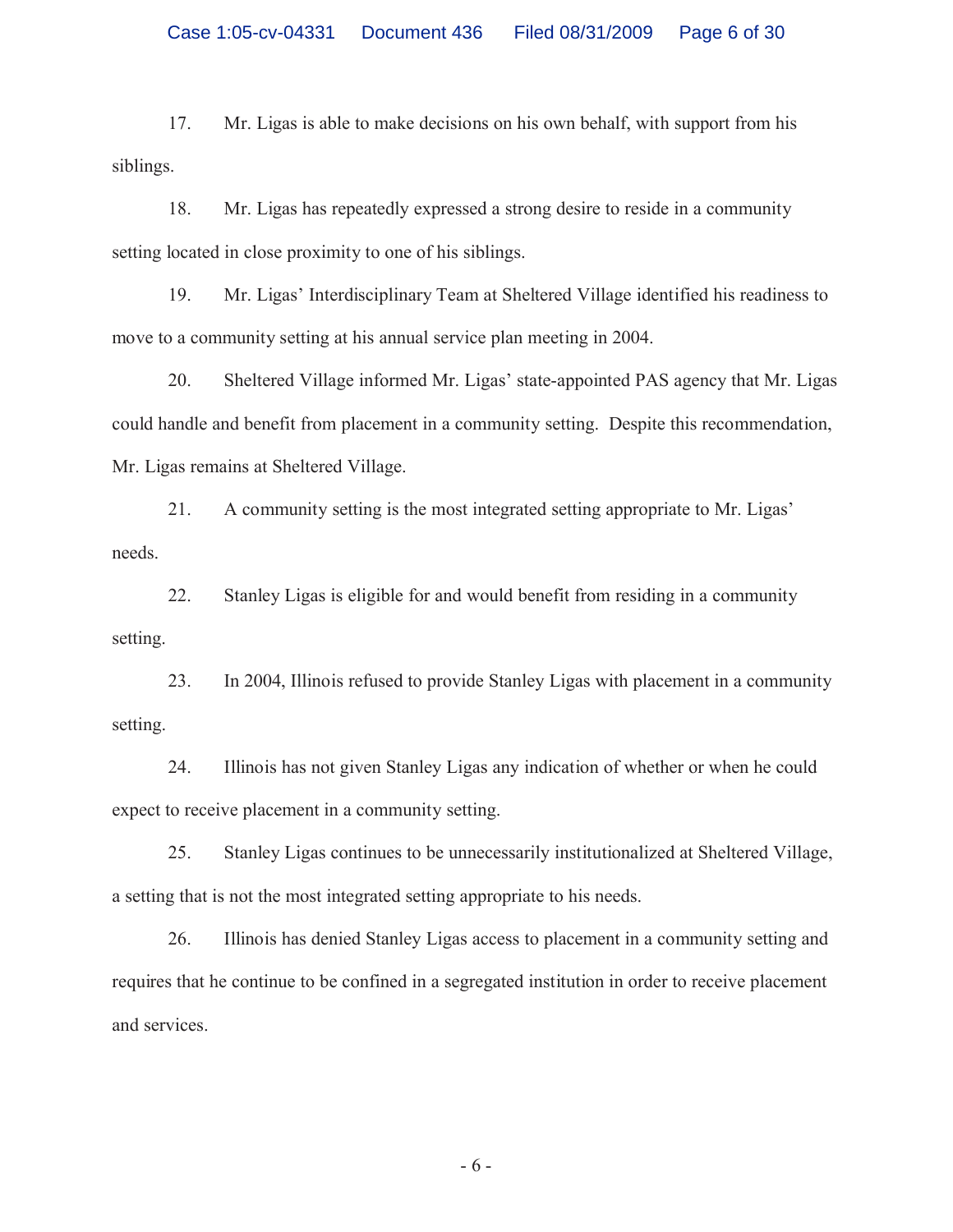### **David Cicarelli**

27. David Cicarelli is diagnosed with moderate mental retardation, a developmental disability under 42 C.F.R. § 435.1009 and 405 ILCS § 5/1-106. He is eligible for Medicaid services.

28. Since 1997, David Cicarelli has been a resident at Riverside Foundation, a 96-bed ICF-DD in Lincolnshire, Illinois.

29. David Cicarelli wants to live in a community setting.

30. David Cicarelli's parents, James and Julianne Cicarelli, are his legal guardians, and they want him to live in a community setting.

31. A community setting is the most integrated setting appropriate to David Cicarelli's needs.

32. David Cicarelli is eligible for and would benefit from residing in a community setting.

33. In 2001, Mrs. Cicarelli asked David's PAS agency, Community Alternatives Unlimited, to attempt to obtain placement in a community setting for David Cicarelli. In 2002, the PAS agency terminated its case management services because of its inability to obtain funding from the State for David to live in a community setting.

34. Illinois has not offered David Cicarelli placement in a community setting.

35. Illinois refuses to provide David Cicarelli with placement in a community setting.

36. Illinois has not given David Cicarelli any indication of whether or when he could expect to receive placement in a community setting.

37. David Cicarelli continues to be unnecessarily institutionalized at Riverside, a setting that is not the most integrated setting appropriate to his needs.

- 7 -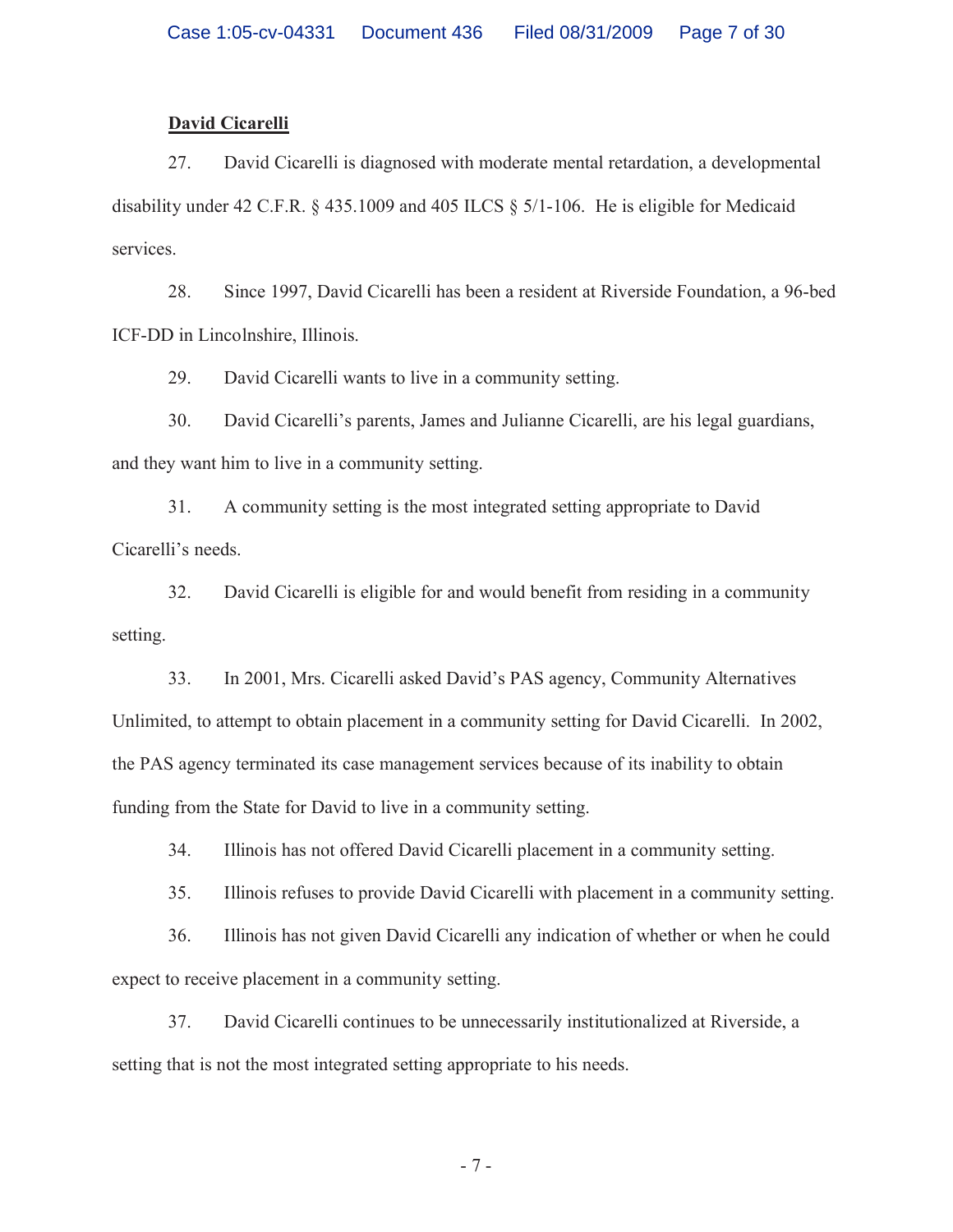38. Illinois has denied David Cicarelli access to placement in a community setting and requires that he continue to be confined in a segregated institution in order to receive placement and services.

### **Isaiah Fair**

39. Isaiah Fair is diagnosed as having moderate mental retardation and epilepsy, which are developmental disabilities under 42 C.F.R § 435.1009 and 405 ILCS § 5/1-106. Mr. Fair is eligible for Medicaid services.

40. Isaiah Fair currently resides at home with his mother, Lutricia Fair, who is his legal guardian.

41. Isaiah Fair would like to live in a community setting.

42. Lutricia Fair would like for her son, Isaiah Fair, to live in a community setting.

43. A community setting is the most integrated setting appropriate to Isaiah Fair's needs.

44. Isaiah Fair is eligible for and would benefit from residing in a community setting.

45. In May 2000, Isaiah Fair was placed in Matteson Court, a 16-bed ICF-DD in Matteson, Illinois.

46. In May 2002, Lutricia Fair requested that Isaiah Fair's PAS agent, Suburban Access, seek placement for Isaiah Fair in a community setting. At that time, no such placement was offered.

47. In May 2003, Mr. Fair had a severe seizure at Matteson Court. Staff refused to call 911. Ms. Fair was present and called 911 from her cellular telephone. In response to this incident, Ms. Fair filed a complaint with the Illinois Department of Public Health ("IDPH") on her son's behalf. The IDPH determined that the ICF-DD committed medical neglect. As a result, Ms. Fair removed her son from Matteson Court.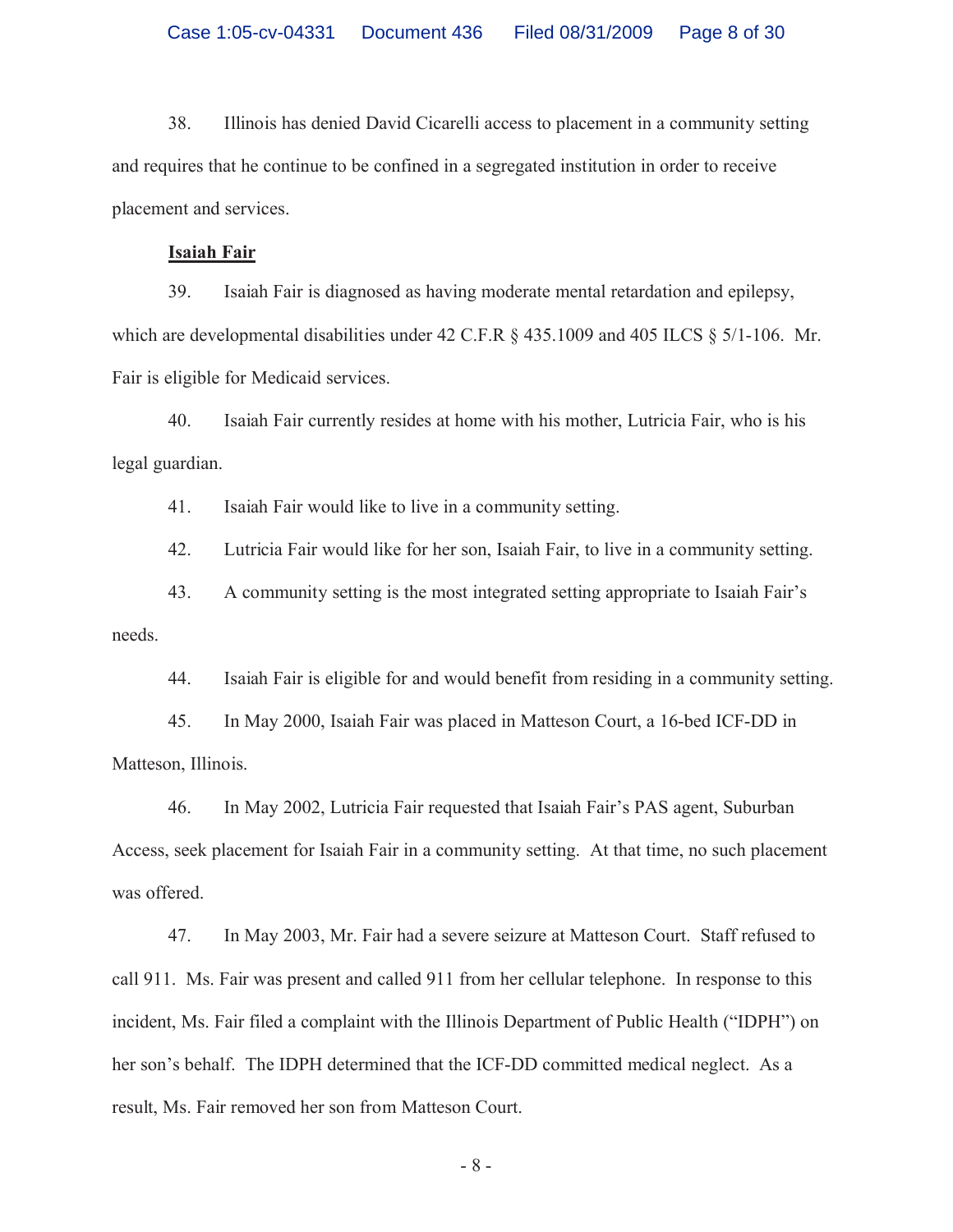48. In June 2003, Lutricia Fair again requested that Suburban Access find a placement for Isaiah Fair in a community setting.

49. Suburban Access evaluated Isaiah Fair and deemed him qualified and eligible for placement in a community setting.

50. Suburban Access applied for numerous community setting placements for Isaiah Fair. Illinois refused to provide community services to Isaiah Fair on the grounds that he no longer was in an "emergency" situation since he was residing at home. Instead, DHS suggested a large ICF-DD or state-operated developmental center, which Ms. Fair refused. Suburban Access, as state-assigned PAS agent for Mr. Fair, explained to Ms. Fair that the only way her son could have qualified for a community setting under existing DHS standards would be if she had left him in the life-threatening situation at Matteson Court, thereby creating an "emergency."

51. Isaiah Fair currently lives at home, without necessary supports and services, to avoid the more restrictive environment of an institution.

52. Illinois refuses to provide Isaiah Fair with placement in a community setting.

53. Illinois has not given Isaiah Fair any indication of whether or when he could expect to receive placement in a community setting.

54. Because Ms. Fair must care for her son, she is unable to work and supports her son with her limited savings. Mr. Fair will not be able to continue to live with his mother and will need out-of-home care. Ms. Fair has significant health problems.

55. Isaiah Fair is at risk of institutionalization within the next year.

56. Illinois has denied Isaiah Fair placement in a community setting and will only provide placement and services through confinement in an institution.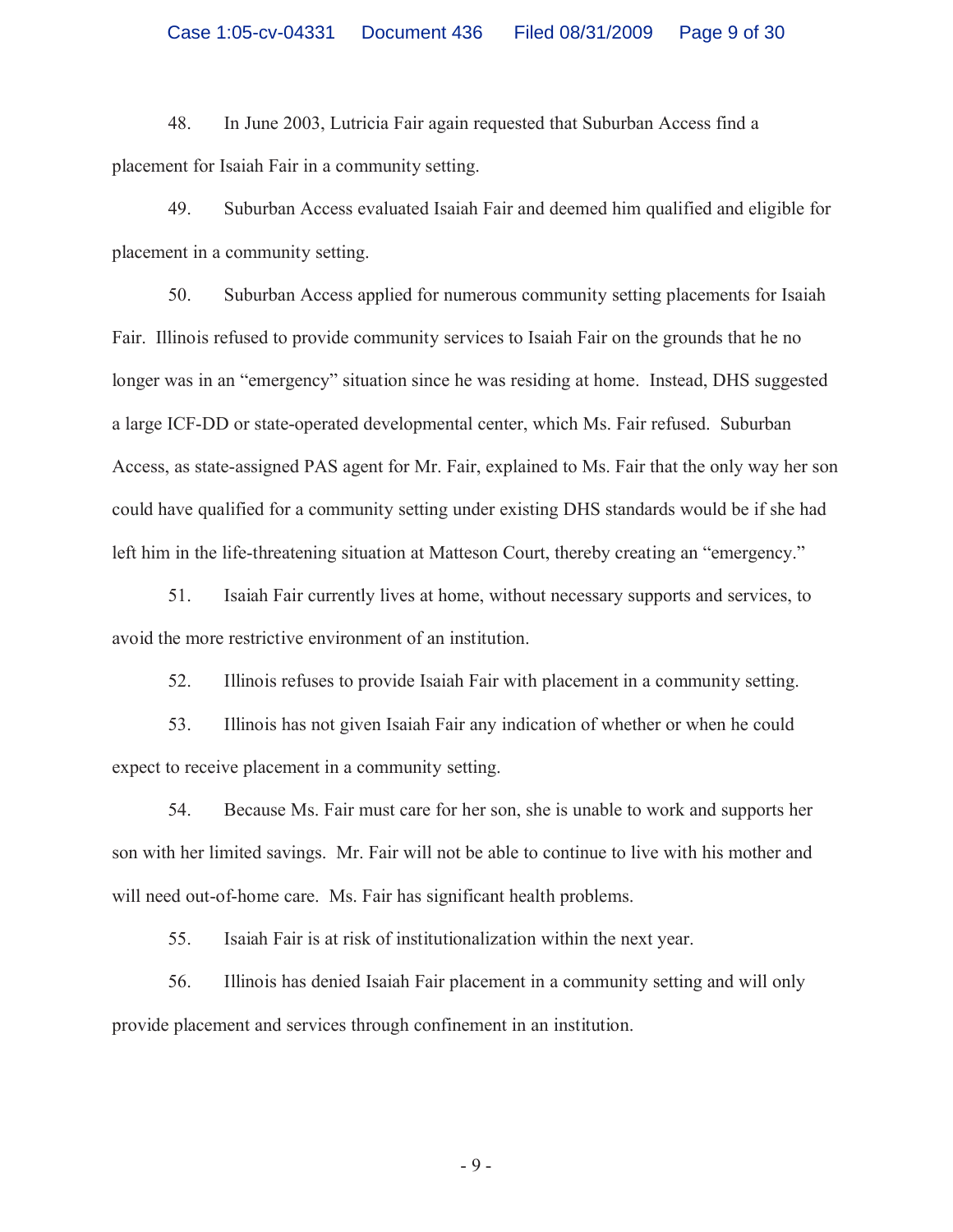### **Jamie McElroy**

57. Jamie McElroy is diagnosed with moderate mental retardation, a developmental disability under 42 C.F.R. § 435.1009 and 405 ILCS § 5/1-106. He is eligible for Medicaid services.

58. Mr. McElroy currently resides at home with his mother, Patricia McElroy, who is his legal guardian.

59. Jamie McElroy would like to live in a community setting.

60. Patricia McElroy would like for her son to live in a community setting.

61. A community setting is the most integrated setting appropriate to Jamie McElroy's needs.

62. Jamie McElroy is eligible and would benefit from residing in a community setting.

63. In 2002, a provider offered Jamie McElroy placement in a community setting.

64. Jamie McElroy's PAS agency*,* Central Illinois Services Access, evaluated Jamie McElroy and determined that he was qualified and eligible for placement in this community setting. The PAS agent requested funding from DHS for a community setting.

65. In 2004, Illinois denied Jamie McElroy funding for the community setting and advised that the only "currently funded options" were in institutions.

66. Jamie McElroy currently lives at home, without necessary supports and services, to avoid the more restrictive environment of an institution.

67. Jamie McElroy is at risk of institutionalization within the next year.

68. Illinois refuses to provide Jamie McElroy with placement in a community setting.

69. Illinois has not given Jamie McElroy any indication of whether or when he could expect to receive placement in a community setting.

 $-10-$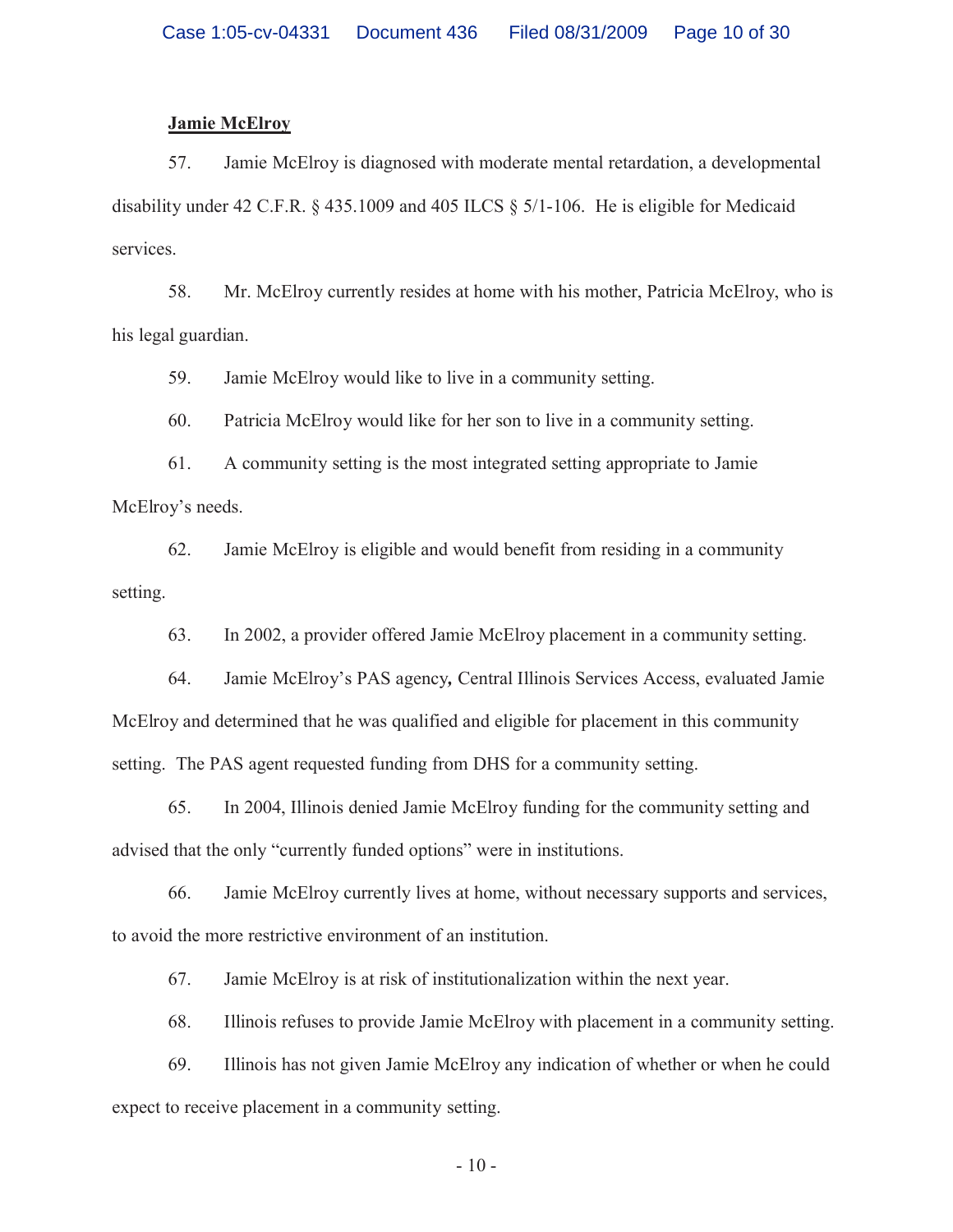70. Illinois has denied Jamie McElroy placement in a community setting and will only provide placement and services through confinement in an institution.

### **Jennifer Wilson**

71. Jennifer Wilson has moderate mental retardation, cerebral palsy and epilepsy, which are developmental disabilities under 42 C.F.R. § 435.1009 and 405 ILCS § 5/1-106. Jennifer Wilson is eligible for Medicaid services.

72. Ms. Wilson currently resides at home with her parents, Nancy and Richard Wilson, who are her legal guardians.

73. Jennifer Wilson would like to live in a community setting.

74. Nancy and Richard Wilson would like their daughter to live in a community setting.

75. A community setting is the most integrated setting appropriate to Jennifer Wilson's needs.

76. Jennifer Wilson is eligible for and would benefit from residing in a community setting.

77. Jennifer Wilson's PAS agency, Central Illinois Service Access, evaluated her and determined that she was qualified and eligible for placement in a community setting.

78. In 2004, Jennifer Wilson's PAS agency requested funding from DHS for placement in a community setting for Ms. Wilson. Illinois denied Jennifer Wilson funding for the program in a community setting. Instead, Illinois offered Ms. Wilson placement in an ICF-DD.

79. A provider offered Jennifer Wilson placement in a community setting.

- 11 -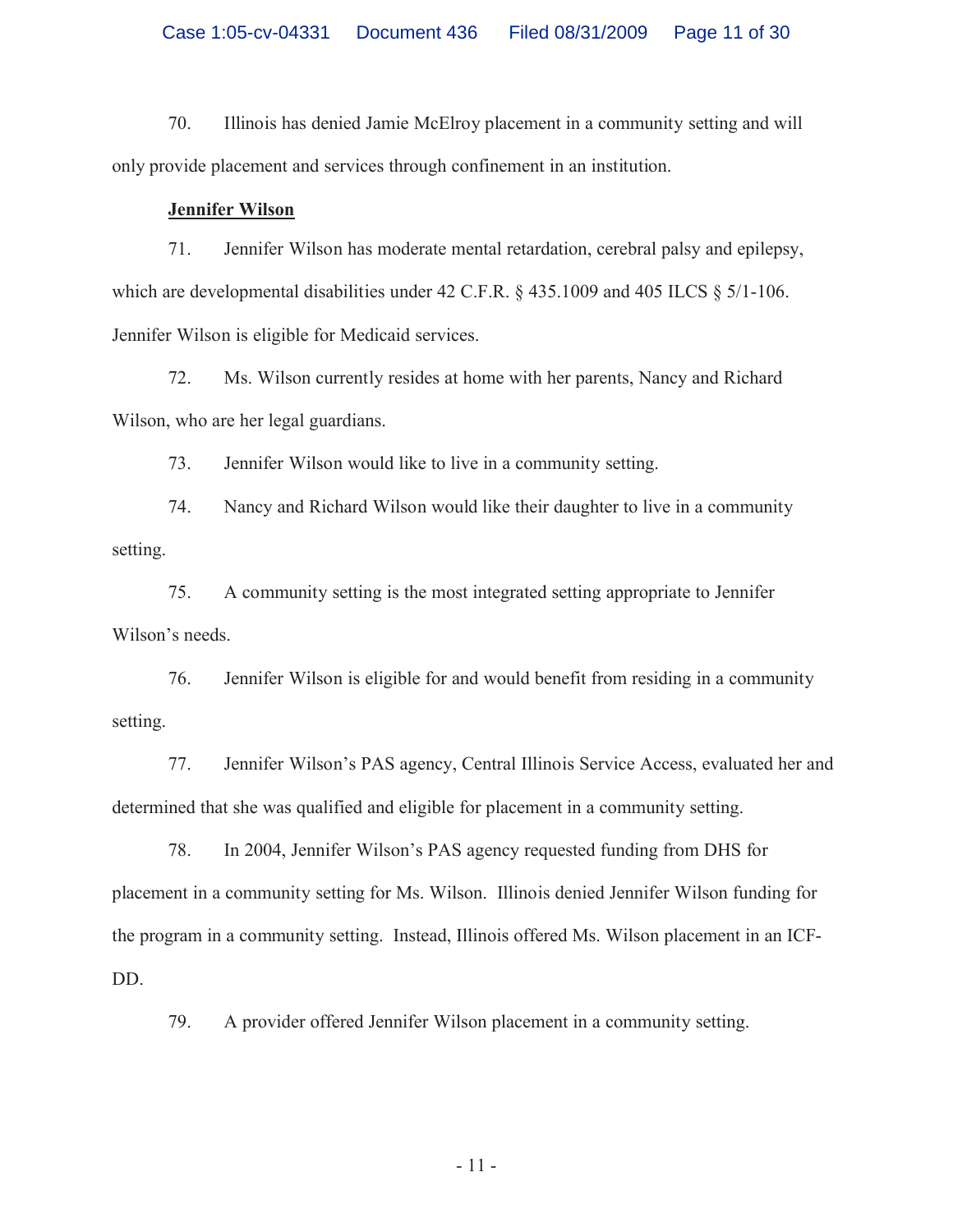80. Jennifer Wilson currently lives at home, without necessary supports and services,

to avoid the more restrictive environment of an institution. Nancy Wilson, Jennifer's mother,

left her employment to care for Jennifer. Mrs. Wilson has significant back problems.

81. Jennifer Wilson is at risk of institutionalization in the next year.

82. Illinois refuses to provide Jennifer Wilson with placement in a community setting.

83. Illinois has not given Jennifer Wilson any indication of whether or when she could expect to receive placement in a community setting.

84. DHS has denied Ms. Wilson placement in a community setting and will only provide placement and services through confinement in an institution.

### **CLASS ACTION ALLEGATIONS**

85. The named Plaintiffs bring this action as a class action pursuant to Rule 23, sections (a) and (b)(2), of the Federal Rules of Civil Procedure.

86. The named Plaintiffs seek to represent two sub-classes of individuals (collectively, the "Class"): (1) ICF-DD residents who have requested community placements; and (2) individuals who are at risk of institutionalization and who have requested communitybased services or placements.

87. The first proposed sub-class of individuals -- "ICF-DD Residents Who Have Requested Community Placements" -- consists of adult individuals in Illinois who:

- (1) have mental retardation and/or other developmental disabilities within the meaning of the ADA, 42 U.S.C. § 12131(2) and the Rehabilitation Act, 29 U.S.C. § 794(a), and who qualify for Medicaid services;
- (2) reside in a private ICF-DDs with nine or more residents; and

- 12 -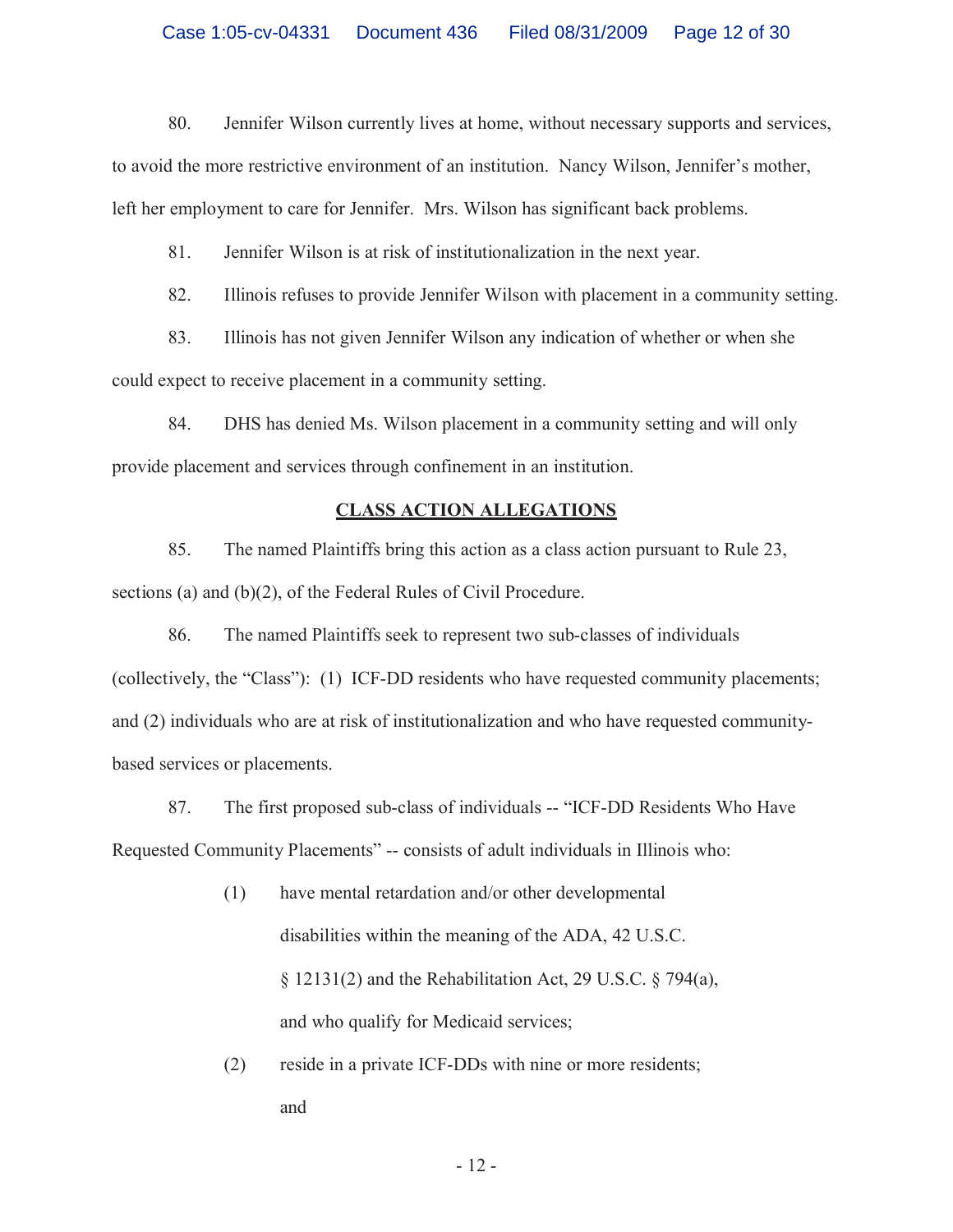(3) for whom Defendants (including Defendants' agencies, employees, contractors and agents, and those acting in concert with them) have a record reflecting that the individual has affirmatively indicated that he or she seeks to receive services in a community setting.

88. The second proposed sub-class -- "Individuals At Risk of Institutionalization Who Have Requested Community Placements" -- consists of adult individuals in Illinois who:

- (1) have mental retardation and/or other developmental disabilities within the meaning of the ADA, 42 U.S.C. § 12131(2) and the Rehabilitation Act, 29 U.S.C. § 794(a), and who qualify for Medicaid services;
- (2) are living in a home-based setting and are at risk of institutionalization because Defendants have determined that the individual is either (i) at imminent risk of abuse, neglect or homelessness or (ii) likely (without interventions) to be at imminent risk of abuse, neglect or homelessness within a year; and
- (3) for whom Defendants (including Defendants' agencies, employees, contractors and agents, and those acting in concert with them) have a record reflecting that the individual has affirmatively indicated that he or she seeks to receive services in a community setting.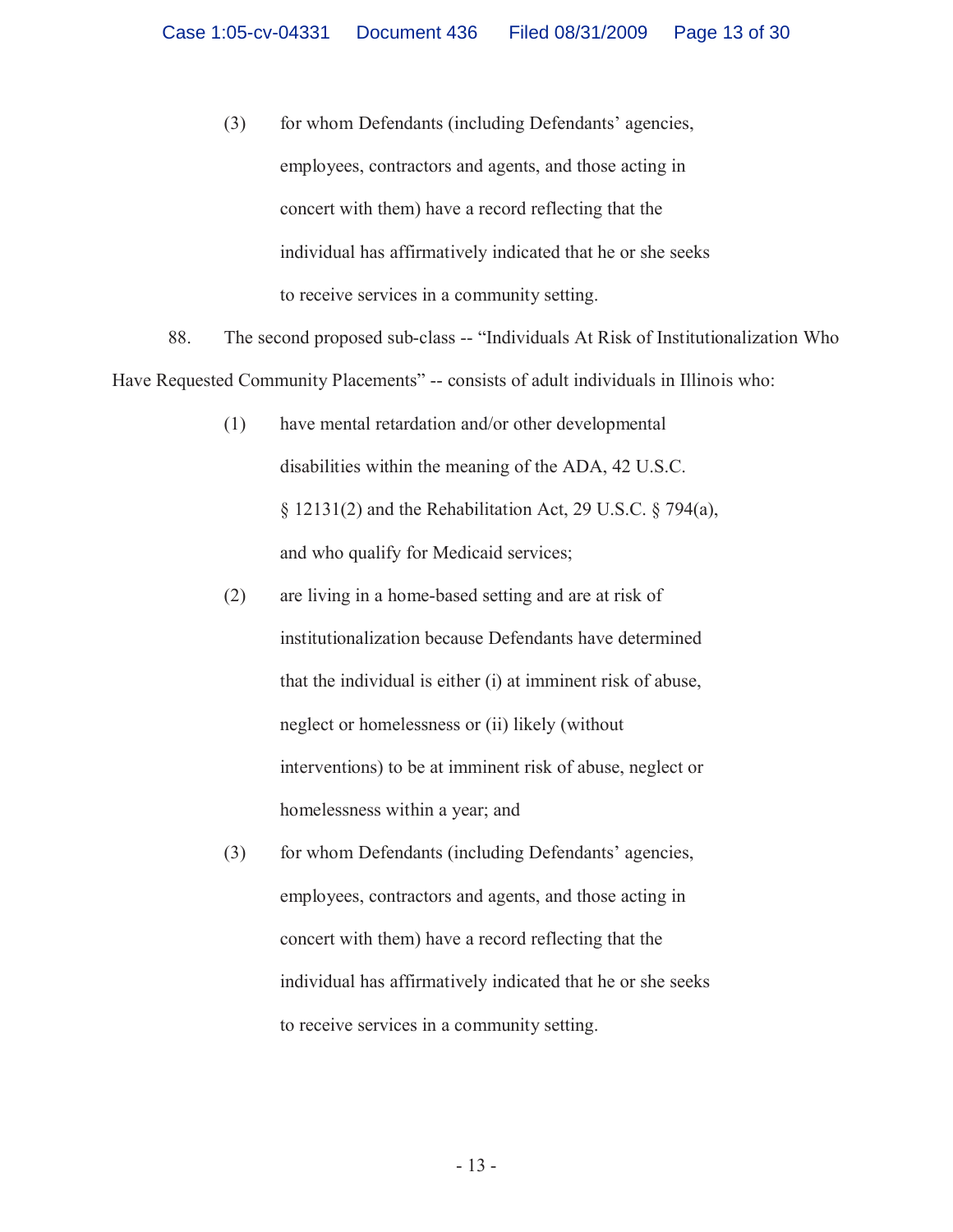89. The Class is so numerous that joinder of all plaintiffs is impracticable. The exact number of individuals in the Class is not known to the Plaintiffs, but is believed to number in the thousands. Defendants have previously acknowledged that just through its Prioritization of Urgency of Need for Services (PUNS) database, at least 320 current ICF-DD residents and more than 4,000 individuals with disabilities who live at home have expressed a desire for placement in community settings.

90. The claims of the named Plaintiffs are common to those of the Class and raise common issues of fact and law, including, among others: whether Defendants are providing services to individuals with developmental disabilities in the most integrated setting appropriate to their needs and expressed desires; whether Defendants have a comprehensive, effectively working plan for achieving that goal; whether Defendants administer a waiting list for community settings that moves at a reasonable pace; whether Defendants adequately determine whether placements in community settings are appropriate to the needs of individuals with developmental disabilities who seek and desire them; and whether Defendants violate Title XIX of the Social Security Act, the Americans with Disabilities Act and Section 504 of the Rehabilitation Act by failing to provide qualified individuals with services in community settings.

91. The rights and interests of the named Plaintiffs are common to and typical of those of all Class members. They share the same rights to integrated and community-based programs and services and nondiscriminatory placement.

92. The named Plaintiffs will fairly and adequately protect the interests of the Class because they suffer from deprivations identical to those of the Class members and have been denied the same federal rights that they seek to enforce on behalf of the other Class members,

- 14 -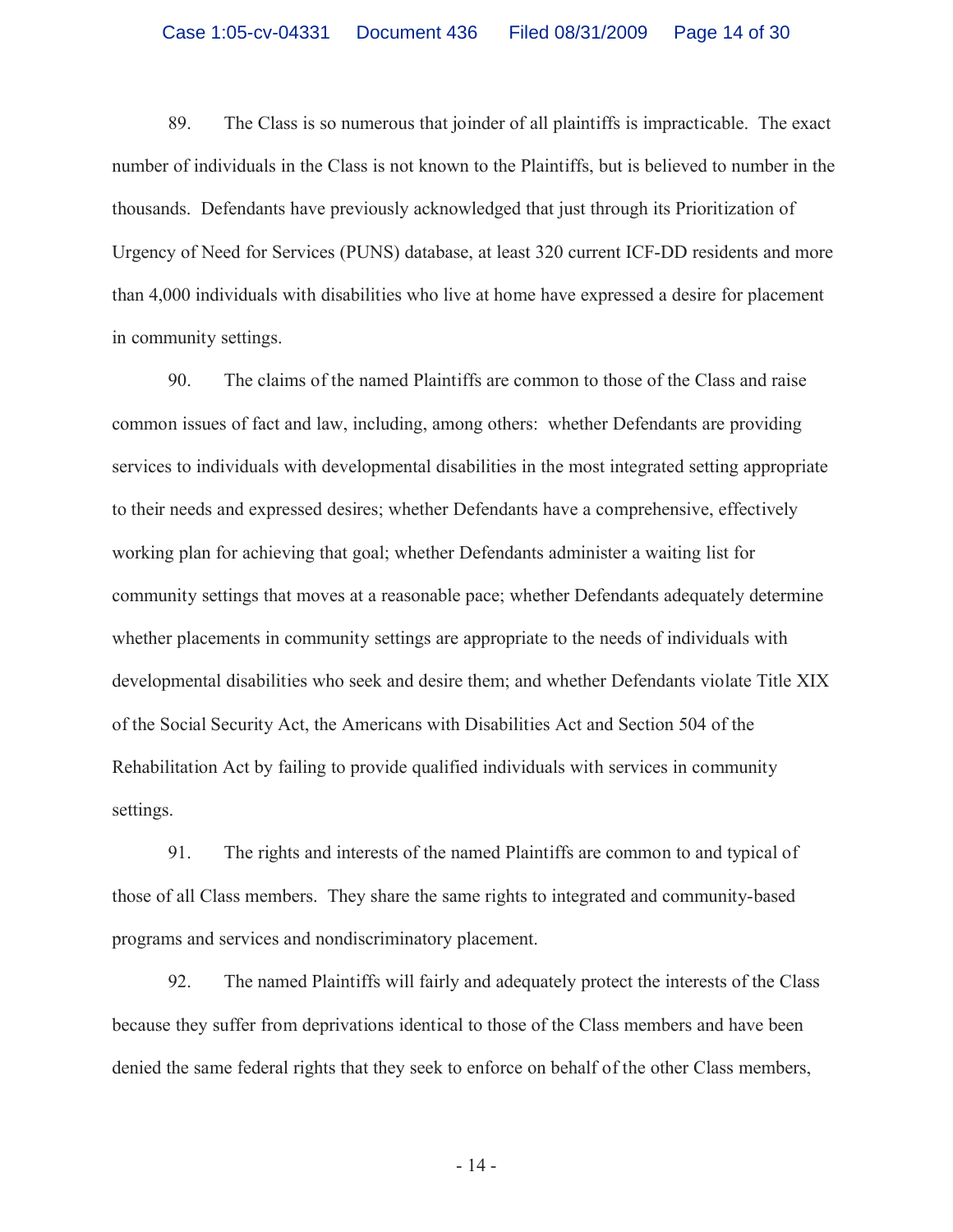many of whom are unable to pursue claims on their own behalf as a result of their disabilities, their limited financial resources, and/or the actions of the Defendants to deprive them of their rights. Named Plaintiffs' interests in obtaining injunctive relief for the violations of their legal rights and privileges are consistent with and not antagonistic to those of any person within the Class. Furthermore, Plaintiffs' counsel has extensive experience in the areas of class action litigation and civil rights laws concerning people with disabilities.

93. Defendants have acted or refused to act on grounds generally applicable to all members of the Class by unnecessarily segregating Class members. Therefore, declaratory and injunctive relief with respect to the entire Class is appropriate.

## **STATEMENT OF THE CASE**

## **The Integration Mandates of the Americans with Disabilities Act and Section 504 of the Rehabilitation Act**

94. In 1990, Congress enacted the Americans with Disabilities Act, 42 U.S.C. §§ 12101 - 12181, to advance the civil rights of people with disabilities.

95. The ADA's purpose and goal is "the elimination of discrimination against individuals with disabilities." 42 U.S.C. § 12101(b)(1).

96. In enacting the ADA, Congress stated that "historically, society has tended to isolate and segregate individuals with disabilities" and that such forms of discrimination "continue to be a serious and pervasive social problem." 42 U.S.C. § 12101(a)(2).

97. Congress further determined that "the Nation's proper goals regarding individuals with disabilities are to assure equality of opportunity, full participation, independent living, and economic sufficiency for such individuals." 42 U.S.C. § 12101(a)(8).

98. Title II of the ADA provides that "no qualified individual with a disability shall, by reason of such disability, be excluded from participation in or be denied the benefits of the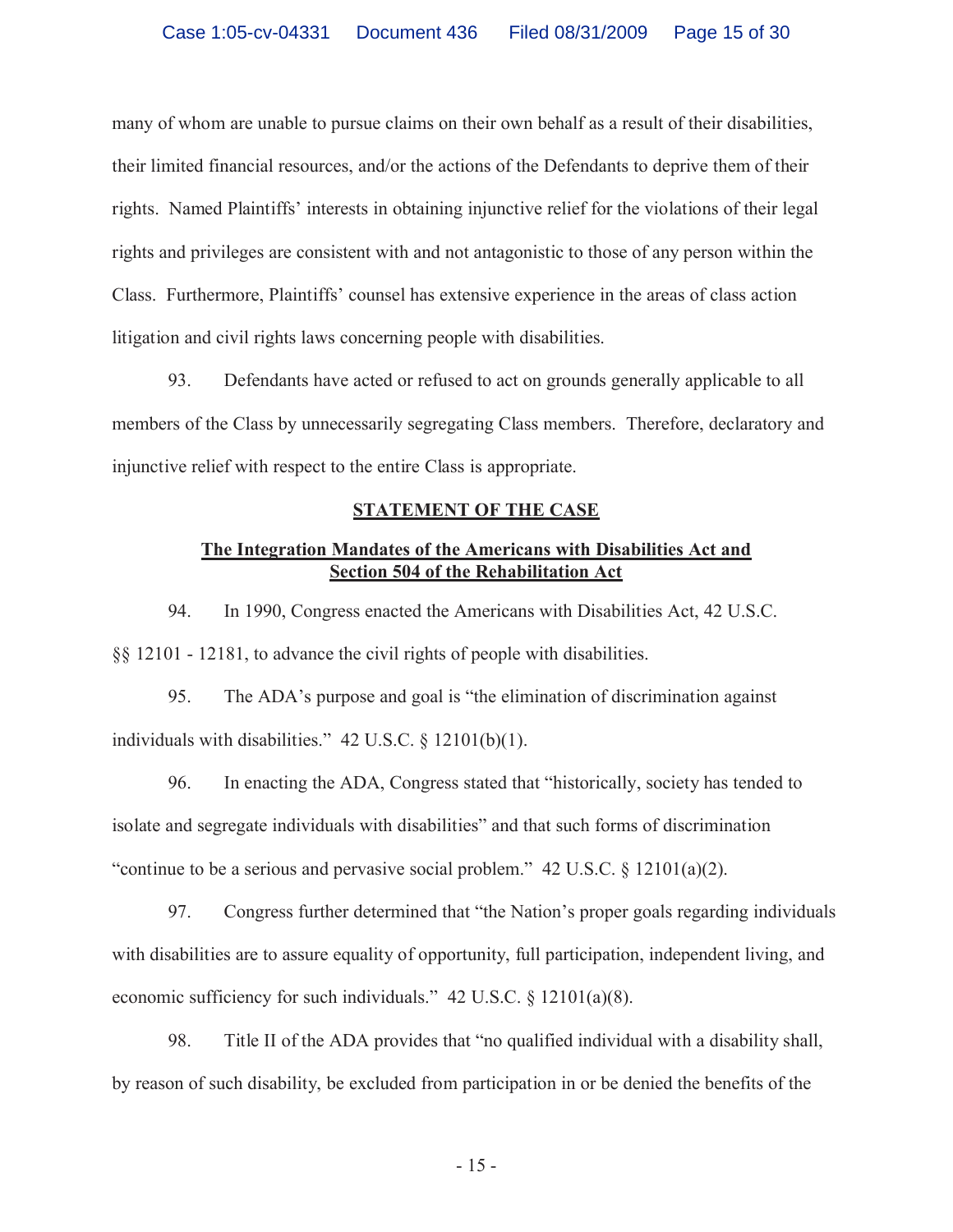services, programs, or activities of a public entity, *or be subjected to discrimination* by any such entity." 42 U.S.C. § 12132 (emphasis added).

99. Discrimination under Title II of the ADA includes unnecessary segregation and institutionalization. As the Supreme Court stated in *Olmstead v. L.C.*, 527 U.S. 581 (1999), "unjustified institutional isolation of persons with disabilities is a form of discrimination" because "[i]n order to receive needed medical services, persons with [] disabilities must, because of those disabilities, relinquish participation in community life …" *Id.* at 600-01.

100. The regulations to the ADA codify the prohibition against unnecessary segregation and institutionalization. 28 C.F.R. § 35.130(d) ("A public entity shall administer services, programs, and activities in the most integrated setting appropriate to the needs of qualified individuals with disabilities"). Section 504 has an identical mandate. 28 C.F.R. § 41.51(d) ("Recipients shall administer programs and activities in the most integrated setting appropriate to the needs of qualified handicapped persons").

101. Furthermore, the ADA prohibits public entities from utilizing "criteria or methods of administration" that have the effect of subjecting qualified individuals with disabilities to discrimination, which includes unnecessary institutionalization. 28 C.F.R.  $\S$  35.130(b)(3). Section 504 has an identical mandate. 45 C.F.R. § 84.4(b)(4); 28 C.F.R. § 41.51(b)(3).

# **The Illinois Medicaid Program for Persons with Developmental Disabilities A. Illinois' Participation in Medicaid**

102. Medicaid is a joint federal-state program through which the federal government reimburses a portion of expenses incurred by states to furnish health care services to low-income people, including services to persons with developmental disabilities.

103. States are not required to participate in the Medicaid program, but if they do, they must comply with the requirements of Title XIX of the Social Security Act, 42 U.S.C. §§ 1396 -

- 16 -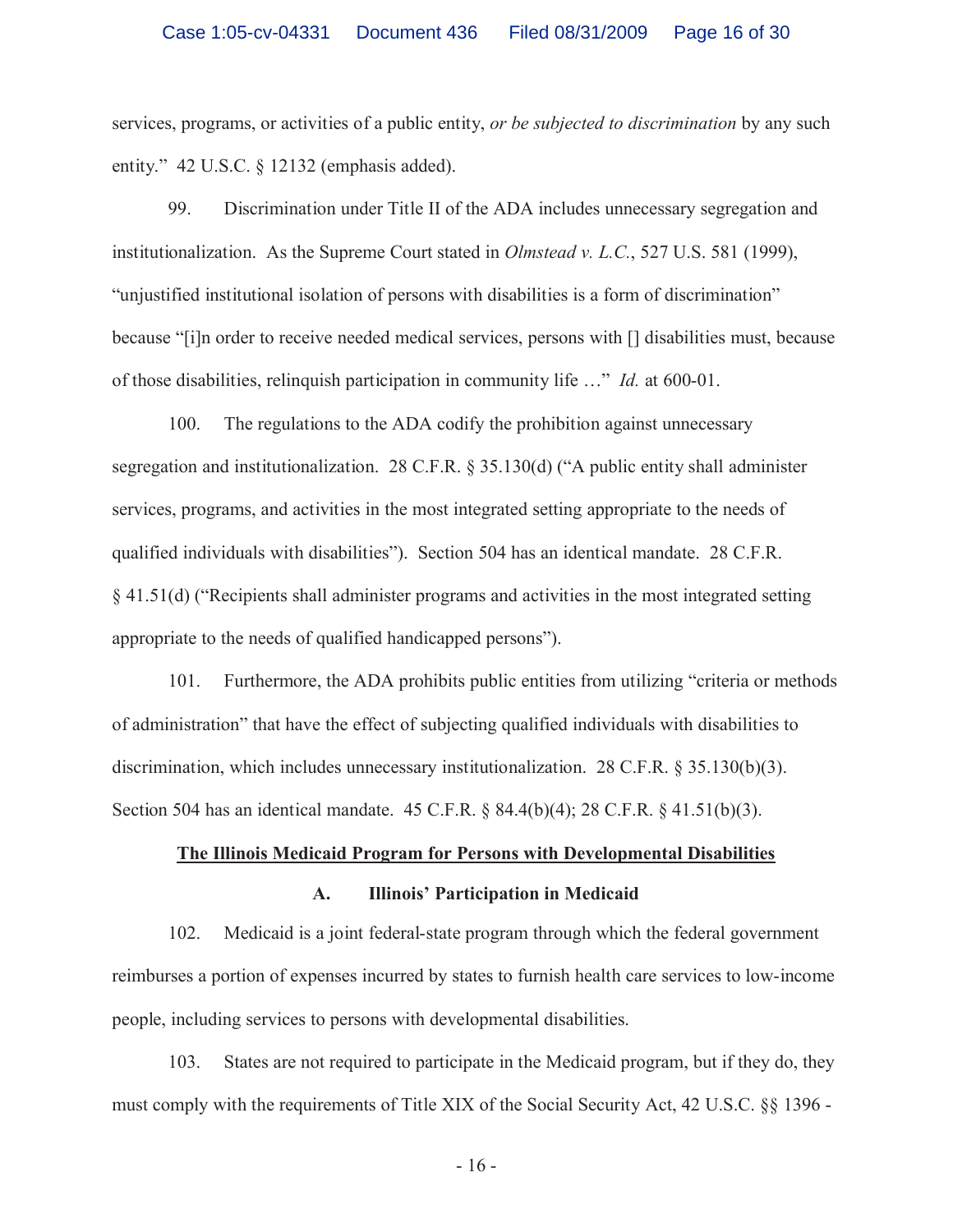1396v. Every state that elects to participate must submit a plan to the United States Department of Health and Human Services that provides "such safeguards as may be necessary to assure that . . . care and services will be provided . . . in a manner consistent with simplicity of administration and the best interests of the recipients." 42 U.S.C. § 1396a(a)(19).

104. This plan must contain "reasonable standards" to achieve the objectives and requirements of Title XIX.  $42 \text{ U.S.C.}$  §  $1396a(a)(17)$ .

105. One of Title XIX's primary objectives is "to help such families and individuals attain or retain capability for independence or self-care …" 42 U.S.C. § 1396.

106. Certain services under Title XIX are "mandatory" and must be provided to all eligible individuals. 42 U.S.C. § 1396a(a)(10)(A) (incorporating 42 U.S.C. §§ 1396d(a)(1-5), (17), (21)). States may additionally provide "optional" services, including ICF-DD (referred to as "intermediate care facility for the mentally retarded [ICF/MR]" in Title XIX). *Id.*  $§ 1396d(a)(15).$ 

107. Once a state elects to provide an optional service, that service becomes part of the state's Medicaid plan and is subject to all requirements of Title XIX. *Id.* § 1396a(a)(1).

108. Illinois participates in Medicaid and its plan, approved by the United States Department of Health and Human Services, includes ICF-DD services.

### **B. Medicaid Home and Community Based Services Waivers**

109. Title XIX also allows states to "waive" certain Medicaid requirements in order to enable people with disabilities to receive services in integrated community settings as opposed to institutions. 42 U.S.C. § 1396n(c). These are known as "Medicaid Home and Community Based Services waivers" ("HCBS waiver"); 42 C.F.R. § 441.300. States can receive Medicaid reimbursement for waiver services up to the average per capita cost of institutional care, including the cost of care in an ICF-DD.  $42 \text{ U.S.C.} \$   $3396n(c)(2)(D)$ .

- 17 -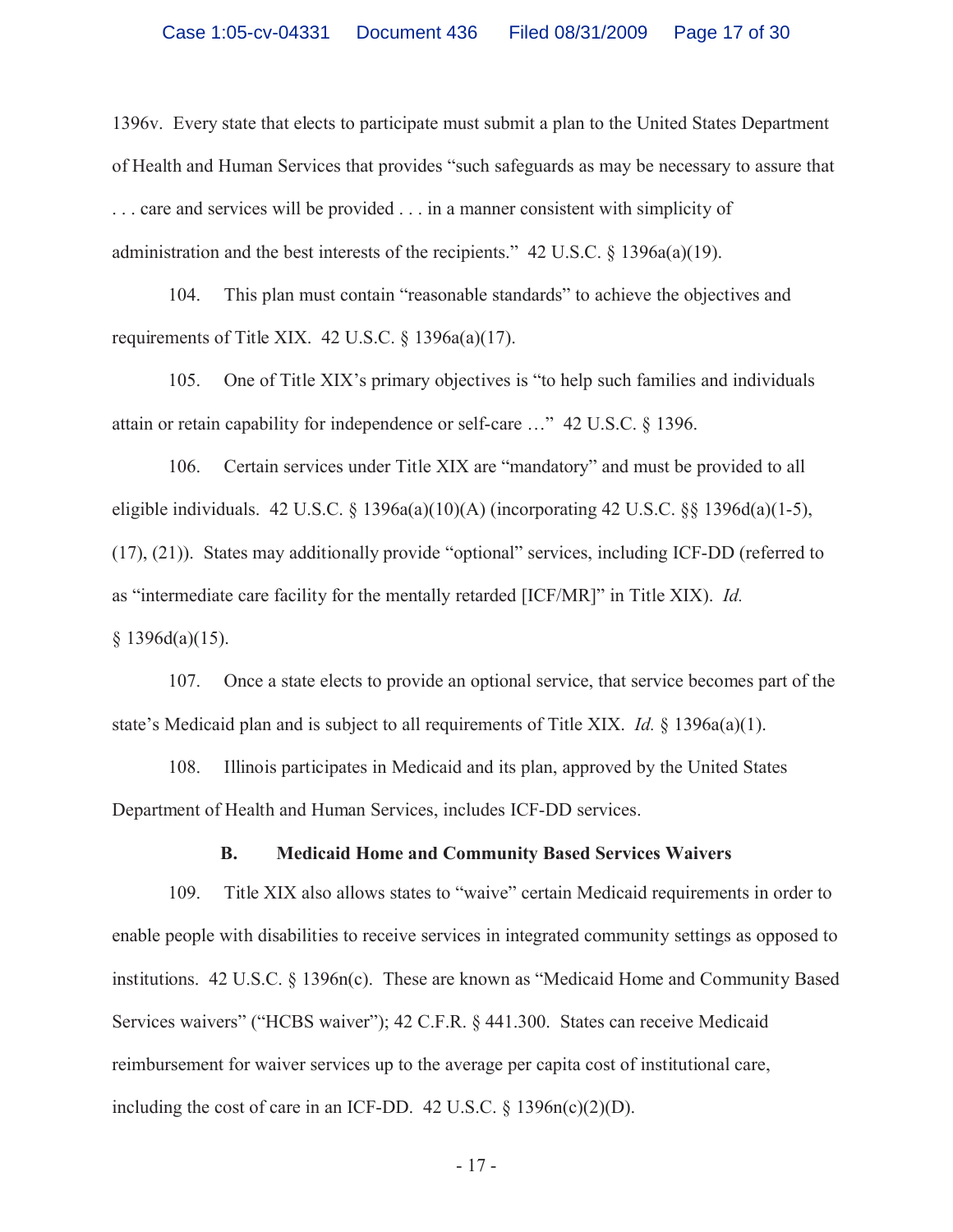110. Illinois has an HCBS waiver for people with developmental disabilities. This waiver allows some people who would otherwise be institutionalized to receive services in integrated community settings, including their own home, their family home, or a community or other small residential arrangement providing necessary care and services.

111. An ICF-DD with nine or more sleeping beds is not a community setting. ICF-DDs do not qualify as community settings under the Illinois Community Integrated Living Arrangement Licensure Act ("Act"), 210 ILCS § 135. The Act defines community-integrated living arrangement ("CILA") as a "living arrangement certified by a community mental health or developmental services agency under this Act where 8 or fewer recipients with [] a developmental disability  $[$  reside under the supervision of the agency." 210 ILCS  $\S$  135/3(d). CILAs are "intended to promote independence in daily living and economic self-sufficiency." 210 ILCS § 135/2. CILAs "shall be located so as to enable residents to participate in and be integrated into their community or neighborhood." 210 ILCS § 135/10.

112. Although states must apply for a specific number of slots for their HCBS waiver programs, there is no limit on how many slots a state may apply for. Illinois has only 14,000 waiver slots. Illinois ranks  $47<sup>th</sup>$  among the states in waiver use per capita.

113. Historically, the federal government encourages states to apply for waiver slots. A state is not absolved from complying with the integration mandates under the ADA, Section 504 and Title XIX simply because it failed to apply for more waiver slots. Since the *Olmstead* decision, the federal government has encouraged and provided financial incentives to states to transfer people from institutions to the community.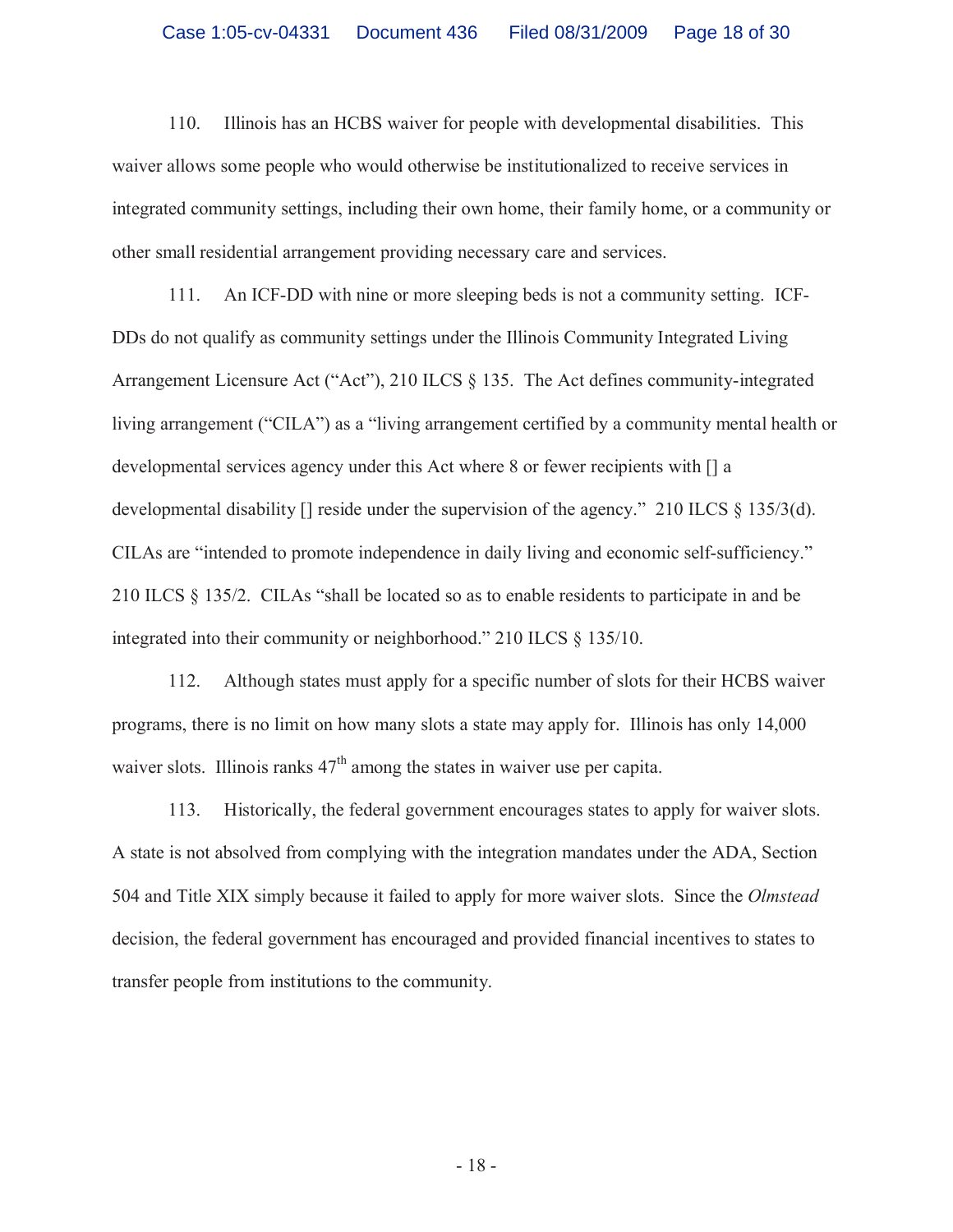## **C. Title XIX's Requirements**

114. Title XIX requires that individuals eligible for an ICF-DD level of care be given the opportunity to choose alternatives to institutional care, and that such individuals be afforded their choice of placement options and services.  $42 \text{ U.S.C.} \$   $1396n(c)(2)(C)$ .

115. Title XIX additionally requires states to "provide that all individuals wishing to make an application for medical assistance under the plan shall have the opportunity to do so, and that such assistance *shall be furnished with reasonable promptness* to all eligible individuals." 42 U.S.C. § 1396a(a)(8) (emphasis added).

116. Title XIX requires states to ensure against "unnecessary utilization" of ICF-DD services, 42 U.S.C. § 1396a(a)(30)(A). Title XIX ensures that residents are screened and assessed prior to admission to determine whether their needs can be met in community settings. 42 U.S.C. § 1396a(a)(30)(B); 42 C.F.R. §§ 456.370-71.

## **D. Defendants' Unnecessary Segregation of Certain People with Developmental Disabilities in ICF-DDs**

117. In Illinois, approximately 6,000 people live in 246 private ICF-DDs with nine or more people, with some facilities housing hundreds of people. As state officials have acknowledged, these ICF-DDs do not qualify as community settings.

118. Many ICF-DD residents who could handle and benefit from living in community settings with appropriate supports and services have affirmatively indicated to Defendants (including Defendants' agencies, employees, contractors and agents, and those acting in concert with them) that they wish to receive long-term care services in a community setting. For most, if not all, of these individuals, segregation in ICF-DDs is unnecessary. Rather, the community is the most integrated setting appropriate to their needs, but Defendants have not provided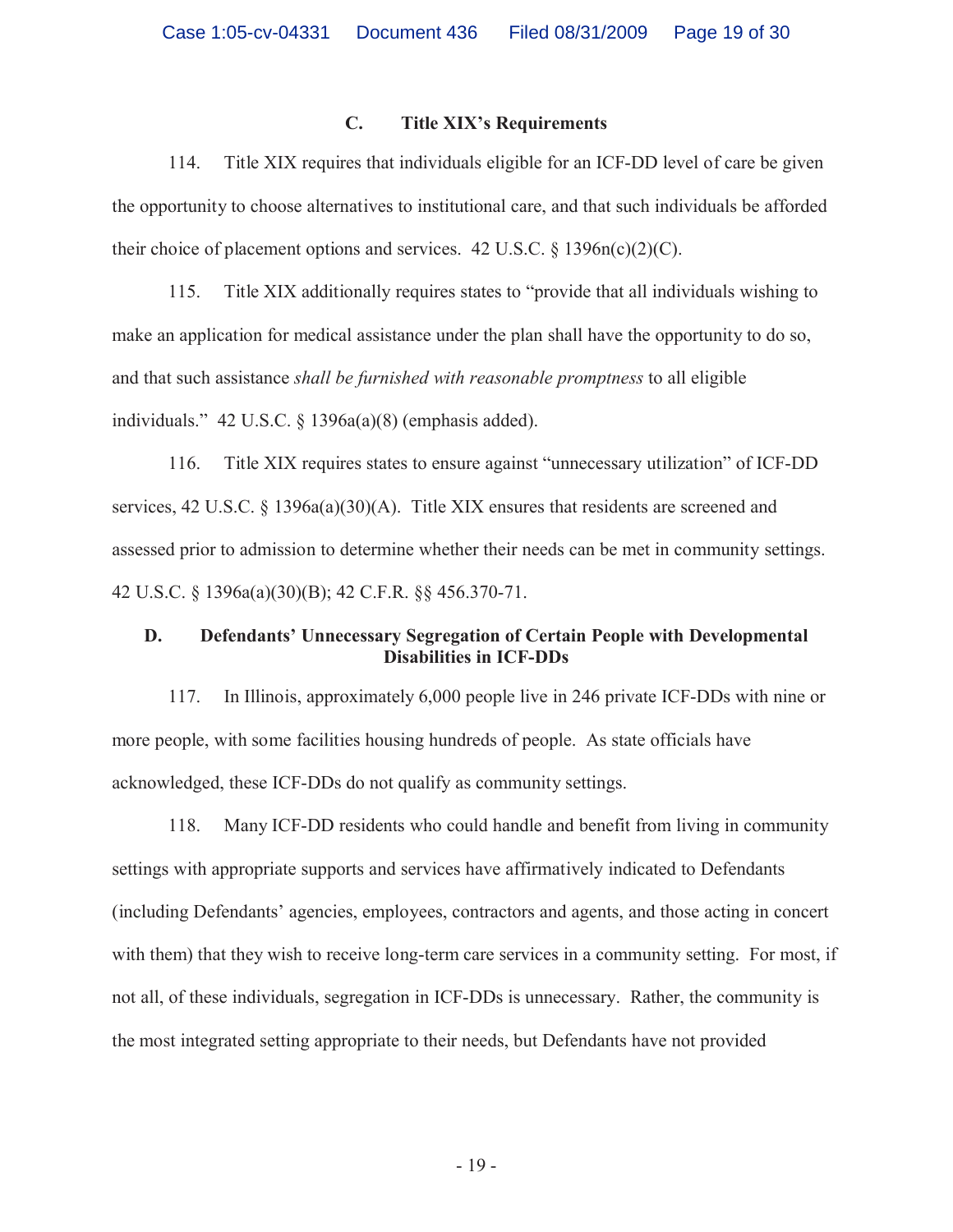sufficient community alternatives or provided any indication of when such alternatives might become available.

119. Many persons with developmental disabilities who are eligible for Medicaid services currently live at home with parents or other family members but are in danger of institutionalization because he or she is at imminent risk of abuse, neglect or homelessness, or has not reached that stage of crisis yet, but, without interventions, is likely to within one year. Many of these individuals have affirmatively indicated to Defendants (including Defendants' agencies, employees, contractors and agents, and those acting in concert with them) that they wish to receive long-term care services in a community setting, but Defendants have not provided sufficient community alternatives or provided any indication of when such alternatives might become available.

120. Defendants do not provide Plaintiffs or Class members the choice between receiving services in an institutional or community setting.

121. Defendants do not systematically evaluate persons already residing in ICF-DDs who have expressed an interest in receiving services in a more integrated or community setting to ascertain if they could handle and benefit from such settings.

122. Defendants also deny community-based services to persons already evaluated and determined able to handle and benefit from living in the community or other integrated setting.

123. Defendants do not maintain a waiting list for community-based services. Defendants allocate community residential services in an arbitrary and capricious fashion, often ignoring the recommendations of the PAS agencies, the requirements of the State's own Medicaid Plan, and federal law.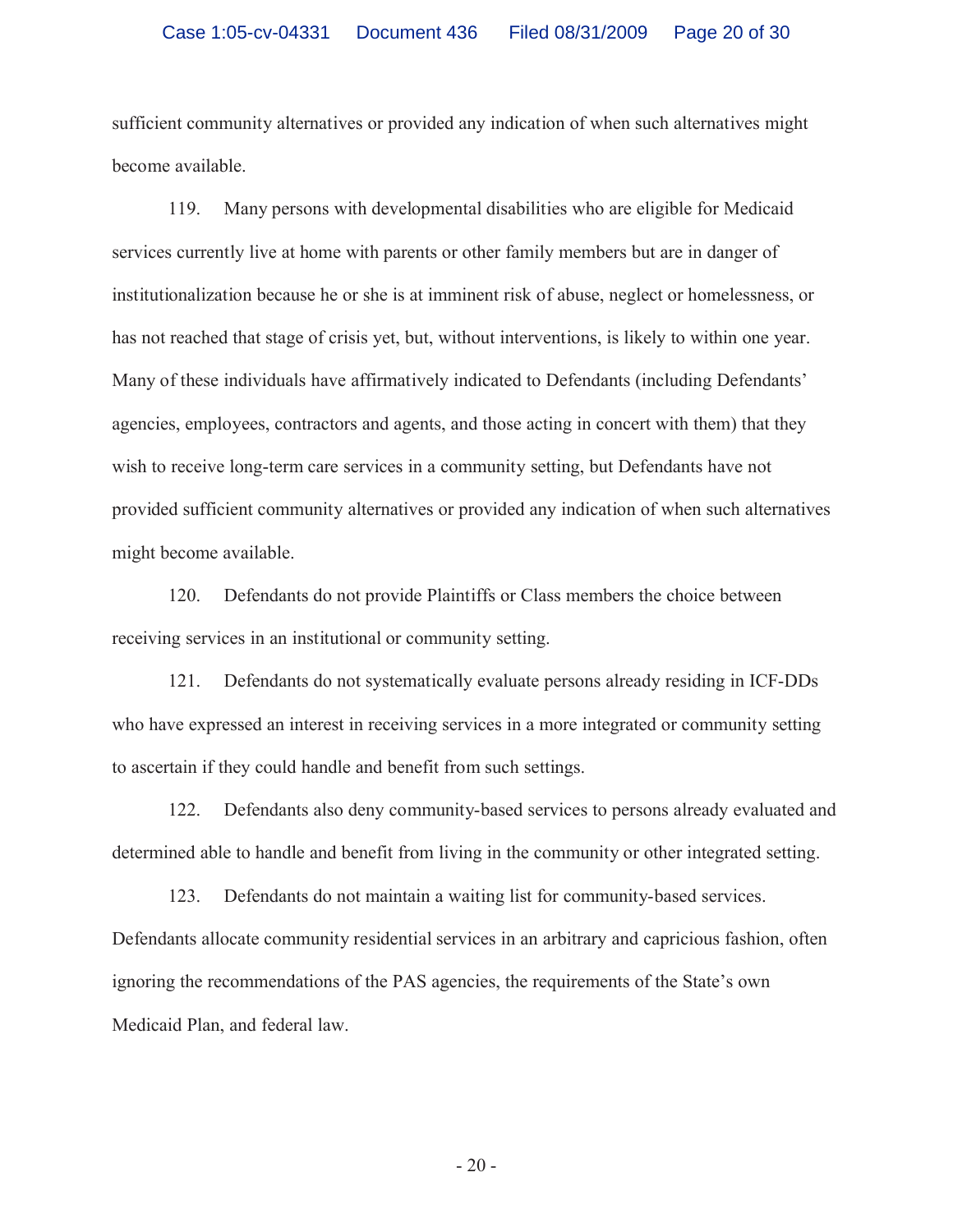124. By arbitrarily denying placement in community settings, Defendants have caused substantial, irreparable harm and prejudice to Plaintiffs, as well as all similarly situated Class members, including the unnecessary institutionalization or risk thereof, segregation, loss of life skills, loss of opportunities to develop to their fullest potential, and aggravation of their physical, mental, and emotional conditions.

### **LEGAL CLAIMS**

### **COUNT I: VIOLATIONS OF THE AMERICANS WITH DISABILITIES ACT**

125. Plaintiffs reallege paragraphs 1 through 124 as though fully set forth herein.

126. Plaintiffs and the members of the Class are qualified individuals with disabilities within the meaning of the ADA, 42 U.S.C. § 12131(2).

127. Title II of the ADA requires that "a public entity shall administer services, programs and activities in the most integrated setting appropriate to the needs of qualified individuals with disabilities." 28 C.F.R. § 35.130(d)

128. Regulations implementing Title II of the ADA provide that "a public entity may not, directly or through contractual or other arrangements, utilize criteria or other methods of administration: (i) that have the effect of subjecting qualified individuals with disabilities to discrimination on the basis of disability; [or] (ii) that have the purpose or effect of defeating or substantially impairing accomplishment of the objectives of the entity's program with respect to individuals with disabilities …" 28 C.F.R. § 35.130(b)(3).

129. Defendants have systematically failed, and continue to fail, to evaluate many of the named Plaintiffs and Class members to ascertain whether they could handle and benefit from, and fail to place or provide services to such persons in, community-based or other more integrated settings appropriate to meet their needs. ICF-DDs do not qualify as community settings.

- 21 -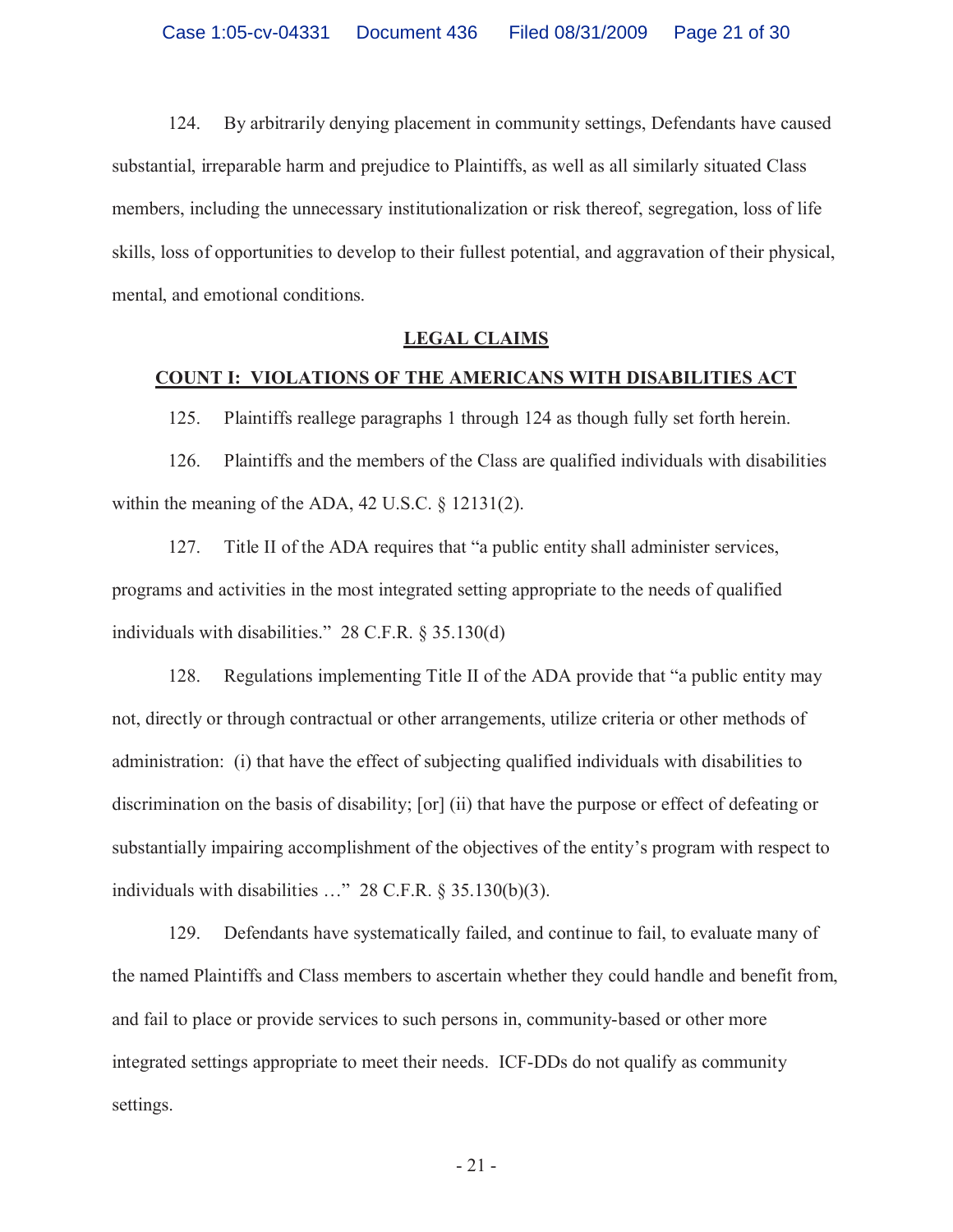130. Defendants have discriminated, and continue to discriminate, against the named Plaintiffs and the Class, and have violated, and continue to violate, the ADA and implementing regulations, by denying Plaintiffs and the Class access to community settings and by requiring them to be unnecessarily segregated in ICF-DDs in order to receive necessary services.

131. Defendants do not have a comprehensive, effectively working plan to serve the named Plaintiffs and the Class, all of whom are people with developmental disabilities, in the most integrated setting appropriate for their needs.

132. With reasonable modifications to its system for providing long term care services to people with developmental disabilities, Defendants could provide services to the named Plaintiffs and the Class in community settings.

### **COUNT II: VIOLATIONS OF SECTION 504 OF THE REHABILITATION ACT**

133. Plaintiffs reallege paragraphs 1 through 132 as though fully set forth herein.

134. Section 504 of the Rehabilitation Act provides that: "No otherwise qualified individual with a disability . . . shall, solely by reason of her or his disability, be excluded from the participation in, be denied the benefits of, or be subjected to discrimination under any program or activity receiving Federal financial assistance . . . ." 29 U.S.C. § 794(a).

135. Regulations promulgated pursuant to Section 504 of the Rehabilitation Act provide that: "Recipients shall administer programs and activities in the most integrated setting appropriate to the needs of qualified handicapped persons." 28 C.F.R. § 41.51(d).

136. Named Plaintiffs and the Class are qualified individuals with disabilities within the meaning of the Rehabilitation Act. 29 U.S.C. § 794(a).

137. The regulations promulgated under Section 504 of the Rehabilitation Act further prohibit recipients of federal financial assistance from "utiliz[ing] criteria or methods of administration . . . (i) that have the effect of subjecting handicapped persons to discrimination on

- 22 -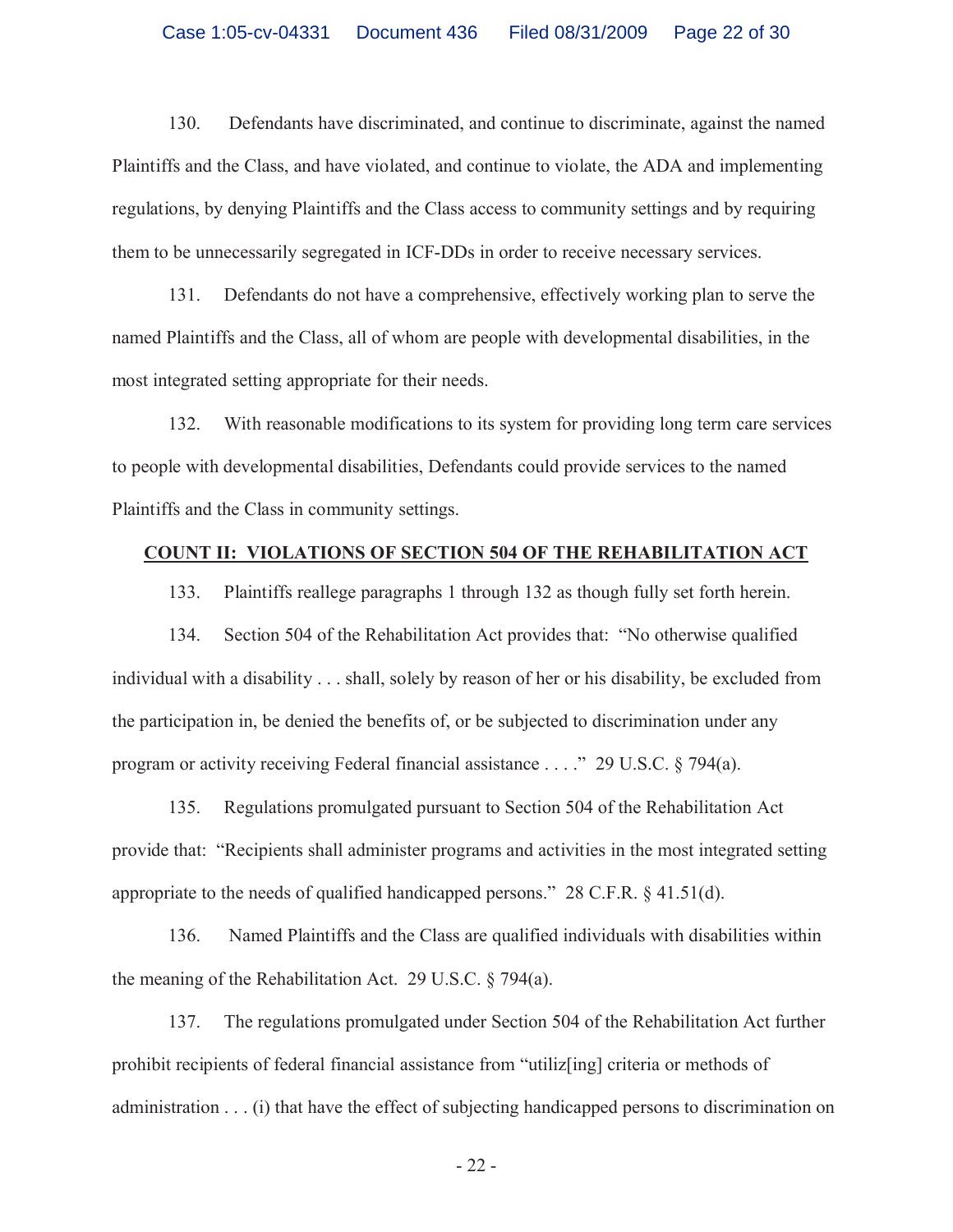the basis of handicap; [or] (ii) that have the purpose or effect of defeating or substantially impairing accomplishment of the objectives of the recipient's program with respect to handicapped persons." 28 C.F.R. § 41.5(b)(3); 45 C.F.R. §84.4(b).

138. The programs and activities maintained by Defendants and their agencies, DHFS and DHS, at issue in this case, including institutional and community services for people with developmental disabilities, receive substantial federal financial assistance, and therefore, Defendants are subject to the provisions of Section 504 of the Rehabilitation Act.

139. Placement in a community setting, rather than an ICF-DD, is the most integrated setting appropriate to meet the needs of the named Plaintiffs and the Class.

140. Defendants have discriminated, and continue to discriminate, against the named Plaintiffs and the Class, and have violated, and continue to violate, the Rehabilitation Act and its implementing regulations, by denying named Plaintiffs and the Class access to community settings and by effectively requiring them to be confined unnecessarily in ICF-DDs in order to receive necessary services.

141. Defendants do not have a comprehensive, effectively working plan to serve people with developmental disabilities in the most integrated setting appropriate for their needs.

142. With reasonable modifications to its system for providing long term care services to people with developmental disabilities, Defendants could provide services to the named Plaintiffs and the Class in community settings.

### **COUNT III: VIOLATIONS OF TITLE XIX OF THE SOCIAL SECURITY ACT**

143. Plaintiffs reallege paragraphs 1 through 142 as though fully set forth herein.

144. Illinois participates in the federal Medicaid program and has chosen to provide long term care services under its Medicaid plan to eligible people with developmental disabilities in ICF-DDs and through HCBS waivers.

- 23 -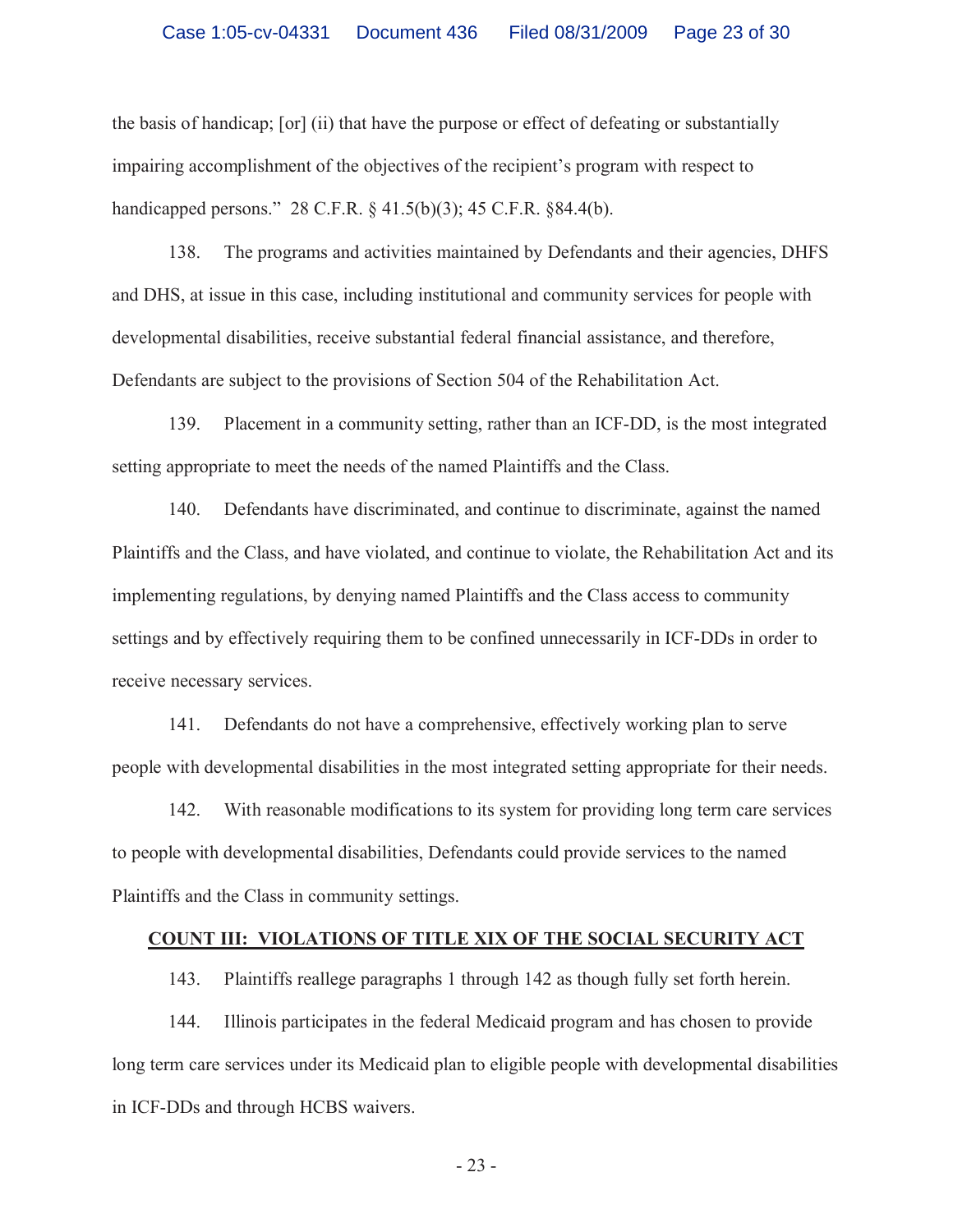145. Because Illinois participates in the federal Medicaid program, it must comply with the requirements of Title XIX of the Social Security Act, 42 U.S.C. §§ 1396-1396v.

146. Named Plaintiffs and the Class are recipients of, or are eligible for, Medicaid.

147. Defendants have failed, and continue to fail, to comply with Title XIX of the Social Security Act.

### **A. Failure to Provide Choice between ICF-DD and HCBS Waiver Services**

148. Named Plaintiffs and the Class require the *level* of care provided in an ICF-DD. Title XIX requires that when persons with disabilities are determined to be likely to require the level of care provided in an ICF-DD, states must inform them of feasible alternatives under the HCBS waiver and give them a choice of either ICF-DD or waiver services. 42 U.S.C.

 $§ 1396n(c)(2)(C), 42 C.F.R § 441.302(d).$ 

149. Defendants have failed to give Plaintiffs and the Class the choice of community services available under the HCBS waiver.

### **B. Failure to Provide Services with Reasonable Promptness**

150. Title XIX requires states to provide Medicaid benefits to all eligible persons with reasonable promptness. 42 U.S.C. § 1396a(a)(8). Provision of services must not be delayed by the agencies' administrative procedures. 42 C.F.R § 435.930(a).

151. Named Plaintiffs and the Class qualify for both ICF-DD services and HCBS waiver services.

152. Defendants have failed to provide HCBS waiver services with reasonable promptness.

## **C. Unnecessary Utilization of ICF-DD Services**

153. Title XIX requires participating states to implement any "methods and procedures … as may be necessary to safeguard against unnecessary utilization" of institutional care,

- 24 -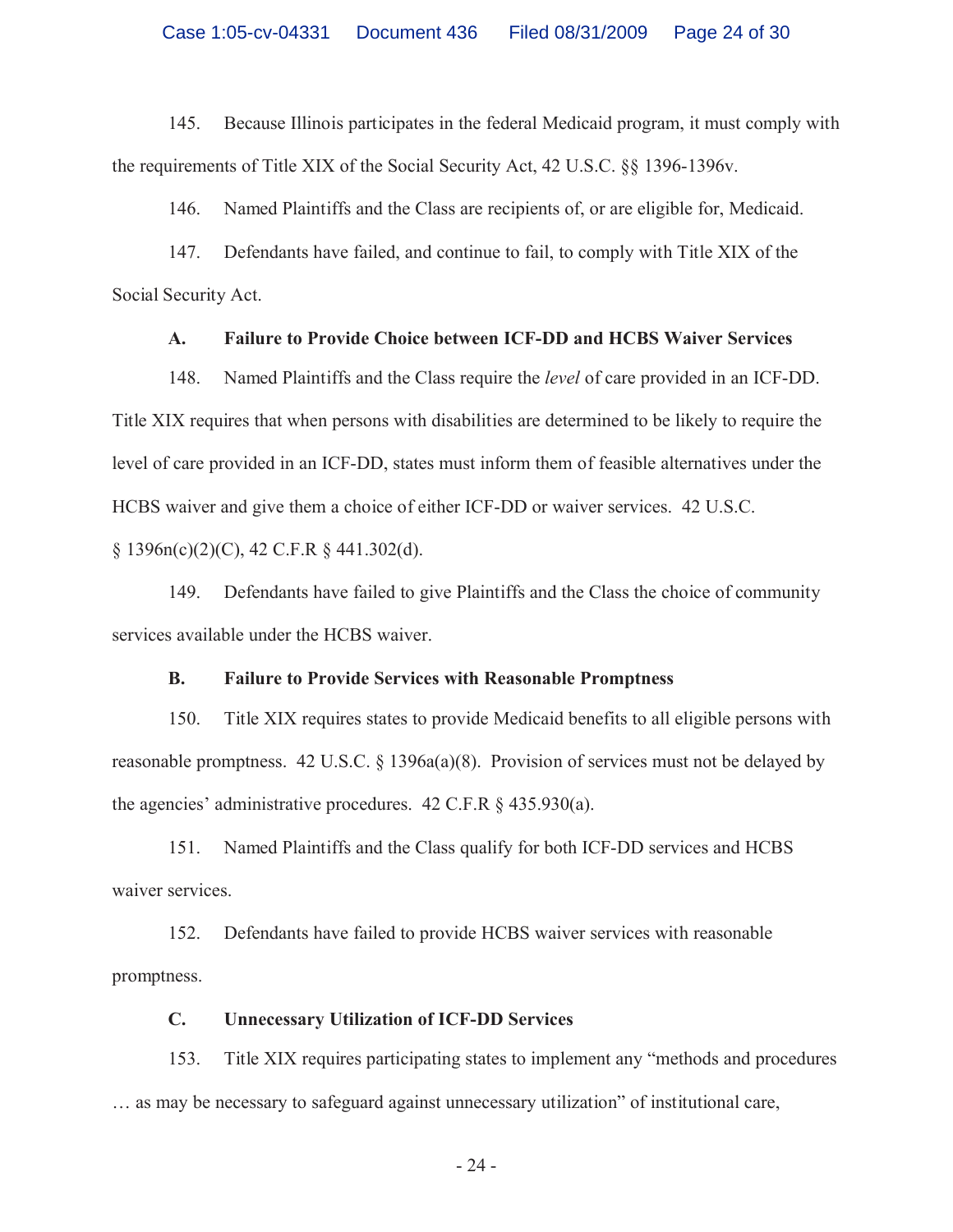including ICF-DDs. 42 U.S.C.  $\S$  1396a(a)(30)(A). In accordance with this requirement, states must ensure that "each admission to a[n] … intermediate care facility for the mentally retarded … is reviewed or screened in accordance with criteria established by medical and other professional personnel…." Id.  $\S$  1396a(a)(30)(B).

154. Regulations implementing this requirement provide that, prior to admission to an ICF-DD, "an interdisciplinary team of health professionals must make a comprehensive medical and social evaluation and, where appropriate, a psychological evaluation of each applicant's or recipient's need for care in the ICF." 42 C.F.R. § 456.370(a).

155. The regulations further require that if an ICF resident's "needs could be met by alternative services that are currently unavailable, the facility must enter this fact in the recipient's record and begin to look for alternative services." 42 C.F.R. § 456.371.

156. Defendants' methods and procedures cause unnecessary utilization of ICF-DD services for Plaintiffs and Class members. Defendants fail to ensure that named Plaintiffs and the Class are adequately evaluated to determine whether their needs could be met by alternative services. Additionally, Defendants fail to ensure the provision of community services for persons found not to require institutional care and who have affirmatively indicated their desire for community services.

### **PRAYER FOR RELIEF**

WHEREFORE, Plaintiffs, individually and on behalf of the Class, respectfully request that the Court:

A. Enter an order certifying named Plaintiffs David Cicarelli and Stanley Ligas as representatives of a sub-class of ICF-DD Residents Who Have Requested Community Placements, consisting of adult individuals in Illinois who:

- 25 -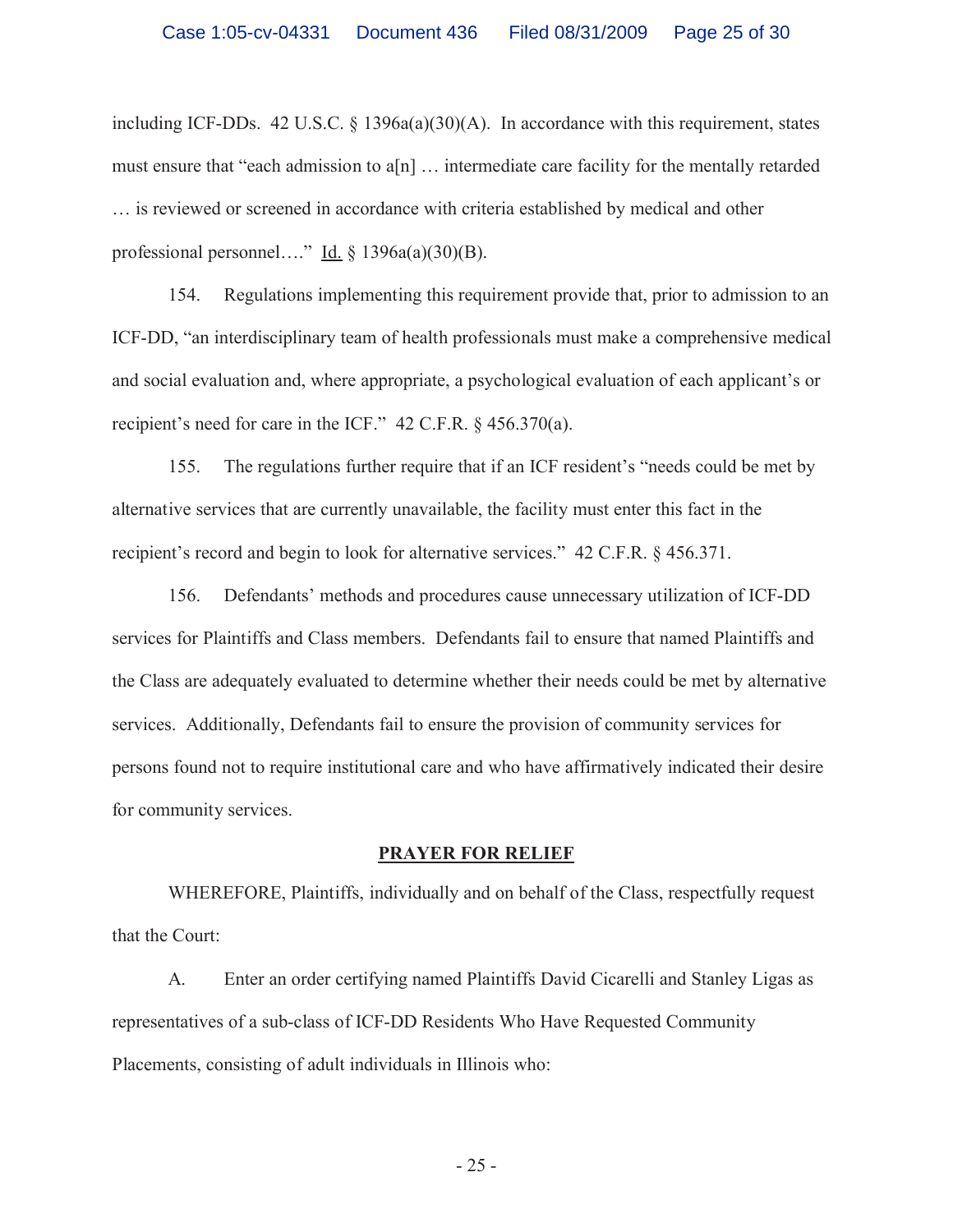- (1) have mental retardation and/or other developmental disabilities within the meaning of the ADA, 42 U.S.C. § 12131(2) and the Rehabilitation Act, 29 U.S.C. § 794(a), and who qualify for Medicaid services;
- (2) reside in a private ICF-DDs with nine or more residents; and
- (3) for whom Defendants (including Defendants' agencies, employees, contractors and agents, and those acting in concert with them) have a record reflecting that the individual has affirmatively indicated that he or she seeks to receive services in a community setting.

B. Enter an order certifying named Plaintiffs Isaiah Fair, Jamie McElroy and Jennifer Wilson as representatives of a sub-class of Individuals At Risk of Institutionalization Who Have Requested Community Placements, consisting of adult individuals in Illinois who:

- (1) have mental retardation and/or other developmental disabilities within the meaning of the ADA, 42 U.S.C. § 12131(2) and the Rehabilitation Act, 29 U.S.C. § 794(a), and who qualify for Medicaid services;
- (2) are living in a home-based setting and are at risk of institutionalization because Defendants have determined that the individual is either (i) at imminent risk of abuse, neglect or homelessness or (ii) likely (without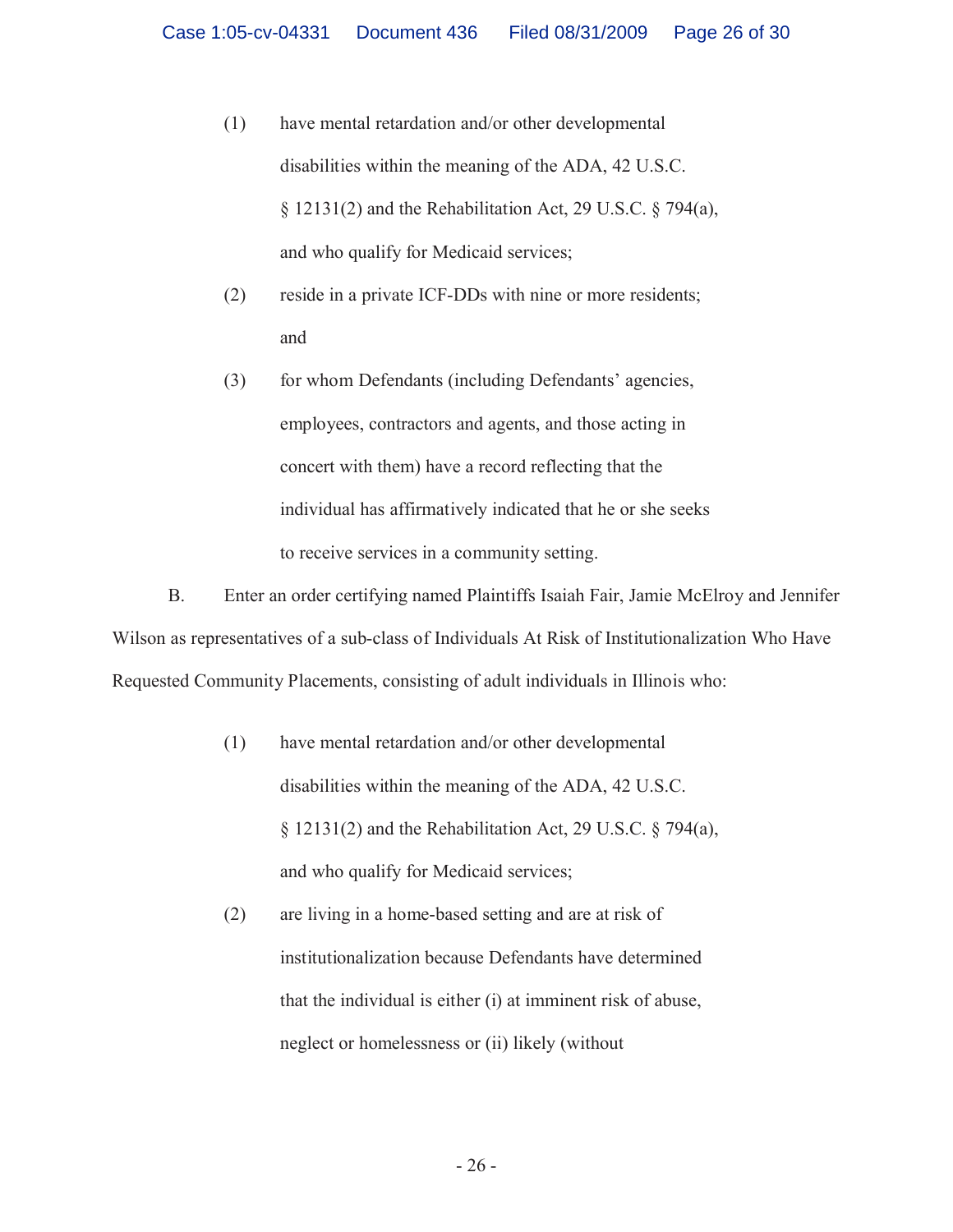interventions) to be at imminent risk of abuse, neglect or homelessness within a year; and

(3) for whom Defendants (including Defendants' agencies, employees, contractors and agents, and those acting in concert with them) have a record reflecting that the individual has affirmatively indicated that he or she seeks to receive services in a community setting.

C. Declare that Defendants' failure to provide the named Plaintiffs and the Class with services in the most integrated setting appropriate to their needs violates Title II of the Americans with Disabilities Act, Section 504 of the Rehabilitation Act, and Title XIX of the Social Security Act.

D. Declare that Defendants do not have a comprehensive, effectively working plan for placing the named Plaintiffs and the Class in less restrictive settings as required by Title II of the Americans with Disabilities Act.

- E. Issue a permanent injunction:
	- (1) requiring Defendants to identify those individuals who are members of the sub-class of ICF-DD Residents Who Have Requested Community Placements, and those individuals who are members of the sub-class of Individuals At Risk of Institutionalization Who Have Requested Community Placements, and to maintain lists of these individuals;
	- (2) requiring Defendants promptly to offer to evaluate the named Plaintiffs and Class members to determine whether, in the view of qualified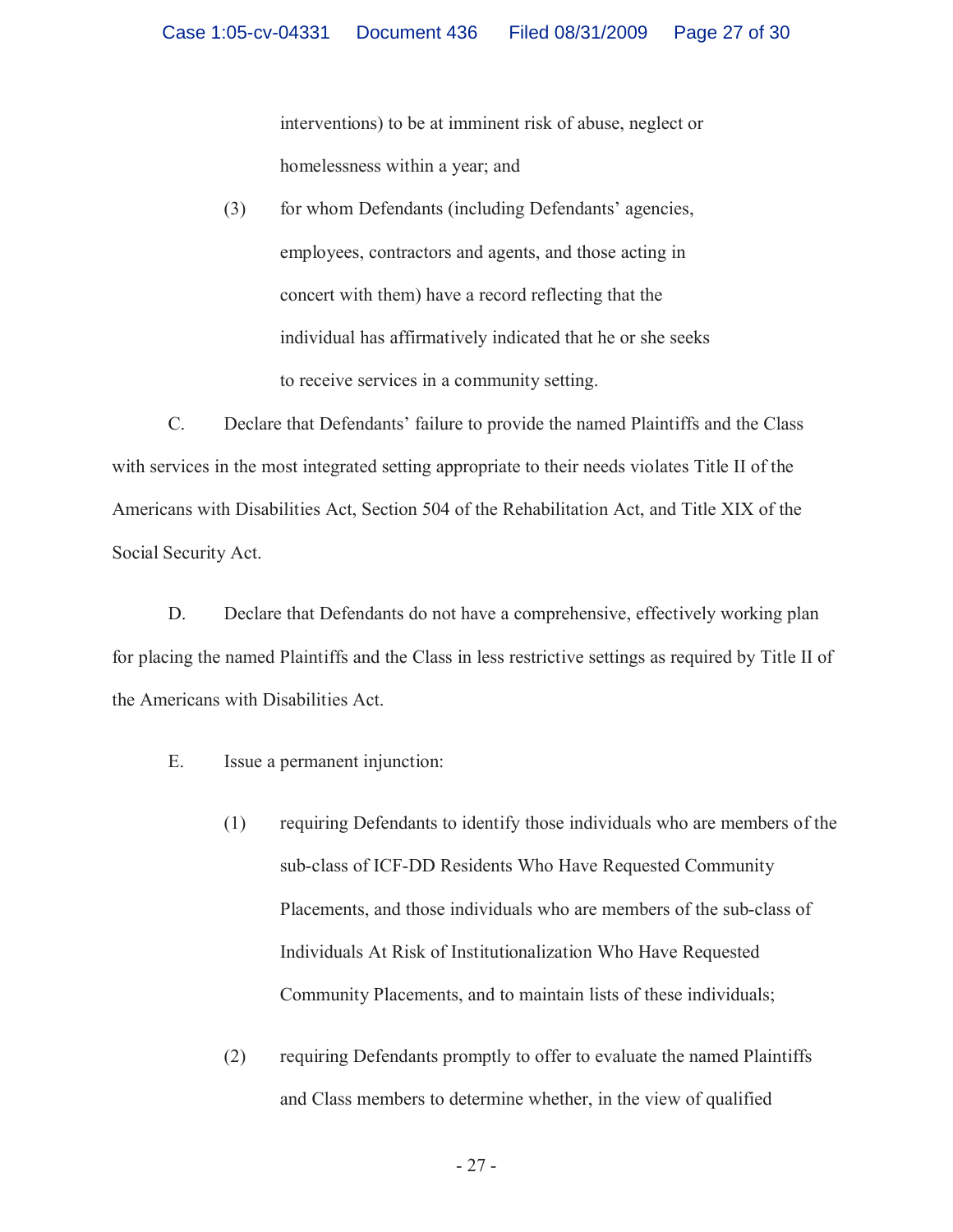treatment professionals, they could handle and benefit from placement in a community setting;

(3) requiring Defendants promptly to offer those named Plaintiffs and Class members who could handle and benefit from placement in a community setting the option (which they are under no obligation to accept) to receive appropriate supports and services sufficient to allow them to live in the most integrated setting appropriate to their needs.

F. Grant such other and further relief as this Court deems just and proper, including an award of reasonable attorneys' fees, litigation expenses and costs.

Respectfully submitted:

Dated: August 31, 2009 By: /s Kendra K. Hartman One of the attorneys for Plaintiffs

Barry G. Lowy (ARDC No. 6196719) Laura J. Miller (ARDC No. 6202721) Barry C. Taylor (ARDC No. 6199045) John W. Whitcomb (ARDC No. 6204744) EQUIP FOR EQUALITY 20 North Michigan Avenue, Suite 300 Chicago, Illinois 60602 Tel: (312) 341-0022 Fax: (312) 341-0295

John Grossbart (ARDC No. 3126133 ) Kendra K. Hartman (ARDC No. 6257264) Wendy Enerson (ARDC No. 6272377 ) Corey Shapiro (ARDC No. 6291974) SONNENSCHEIN NATH & ROSENTHAL LLP 233 S. Wacker Drive, Suite 7800 Chicago, Illinois 60606 Tel: (312) 876-8000 Fax: (312) 876-7934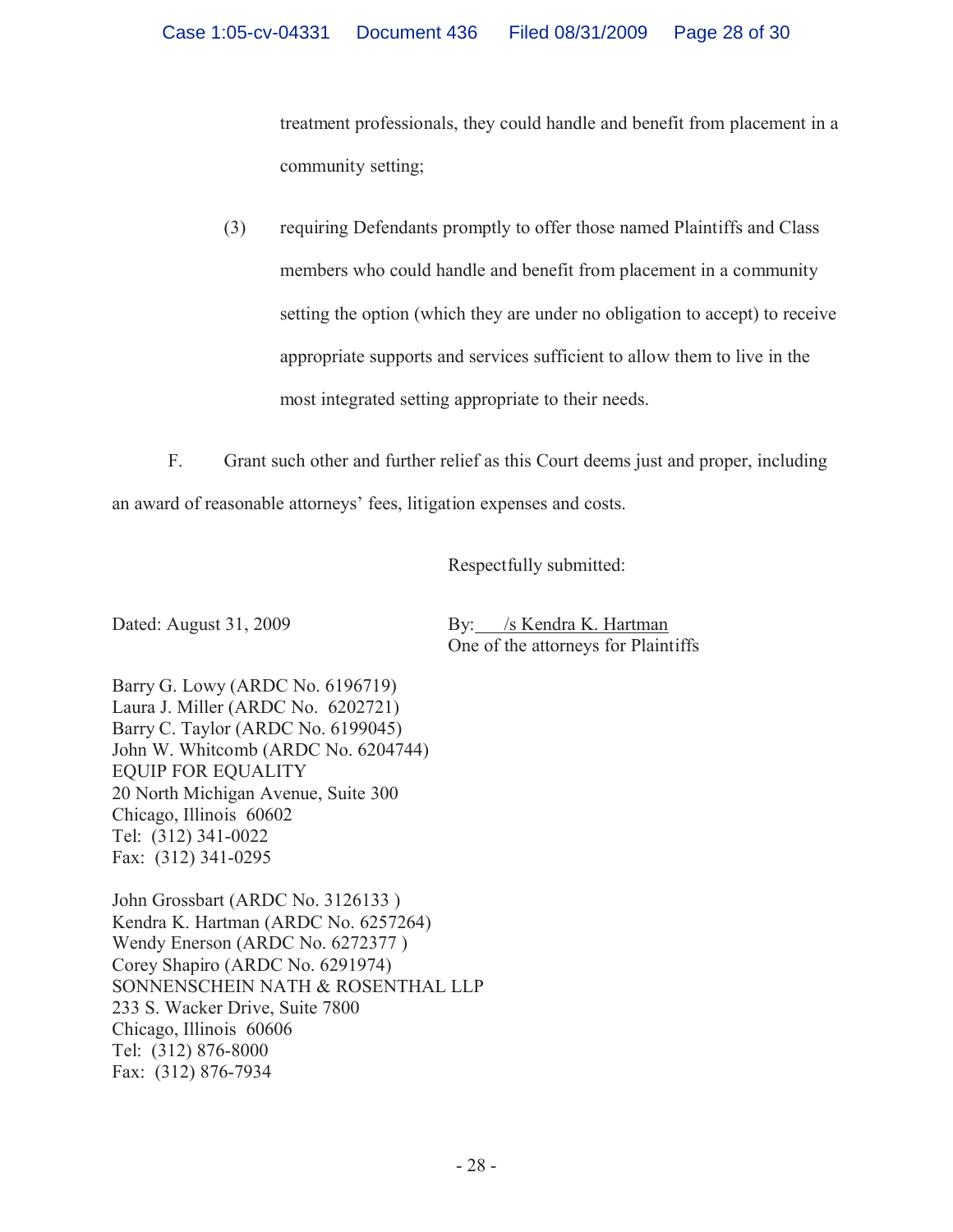Edward B. Mullen III (ARDC No. 6286924) ACCESS LIVING OF METROPOLITAN CHICAGO 115 West Chicago Ave. Chicago, Illinois 60610 Tel: (312) 640-2131 Fax: (312) 640-2101

Benjamin S. Wolf (ARDC No. 3125607) AMERICAN CIVIL LIBERTIES UNION OF ILLINOIS 180 North Michigan Avenue, Suite 2300 Chicago, Illinois 60601 Tel: (312) 201-9740 Fax: (312) 201-9760

Judith A. Gran PUBLIC INTEREST LAW CENTER OF PHILADELPHIA 125 S. Ninth Street, Suite 700 Philadelphia, Pennsylvania 19107 Tel: (215) 627-7100 Fax: (215) 627-3183

12623919